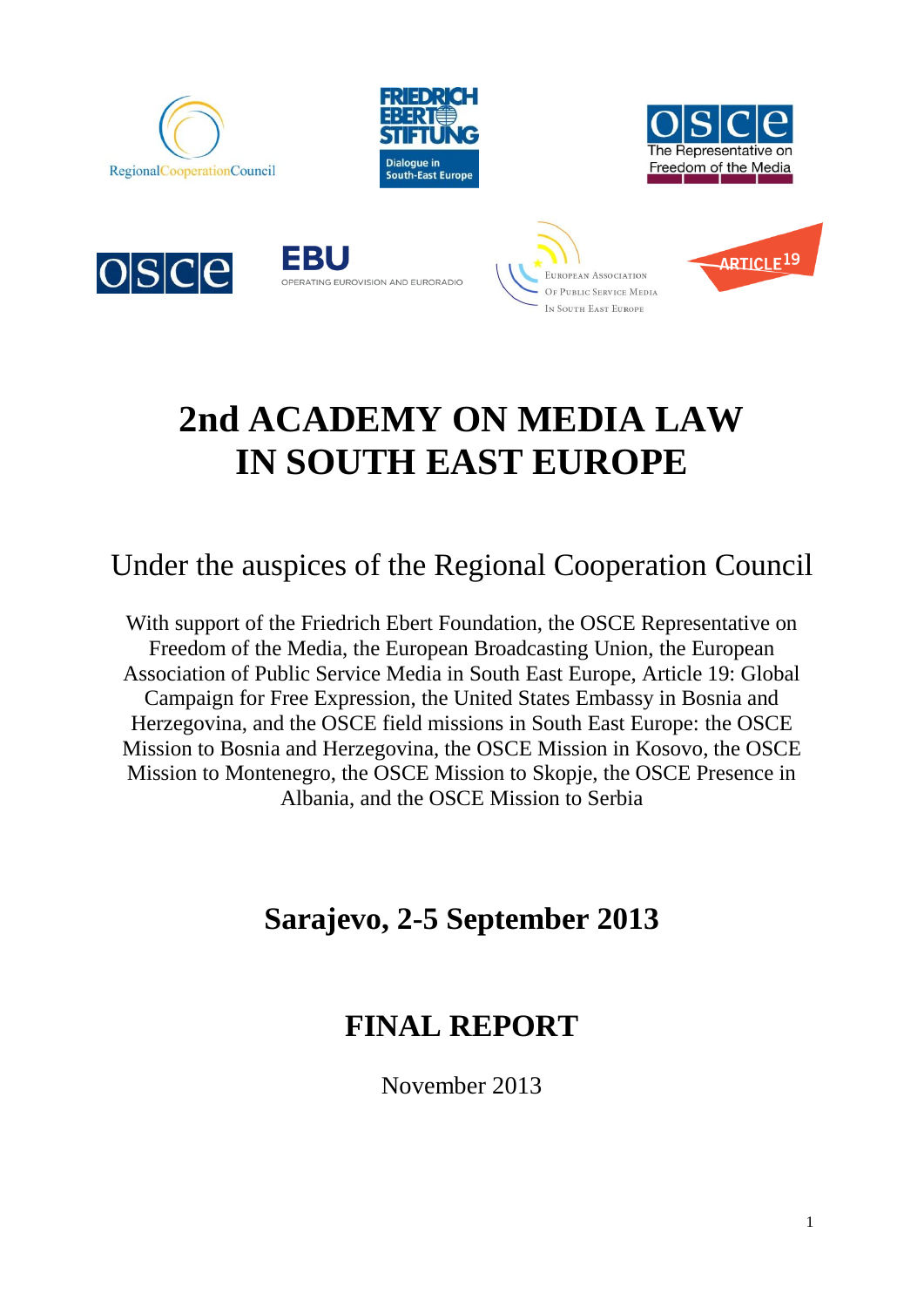## TABLE OF CONTENT

|           | CONCLUSION OF THEMATIC SESSIONS & RECOMMENDATIONS  4             |  |
|-----------|------------------------------------------------------------------|--|
|           | A. Media pluralism through ownership transparency 4              |  |
| <b>B.</b> | Public service remit and the role of the public in assessing the |  |
|           |                                                                  |  |

## [ANNEX](#page-9-0)

<span id="page-1-0"></span>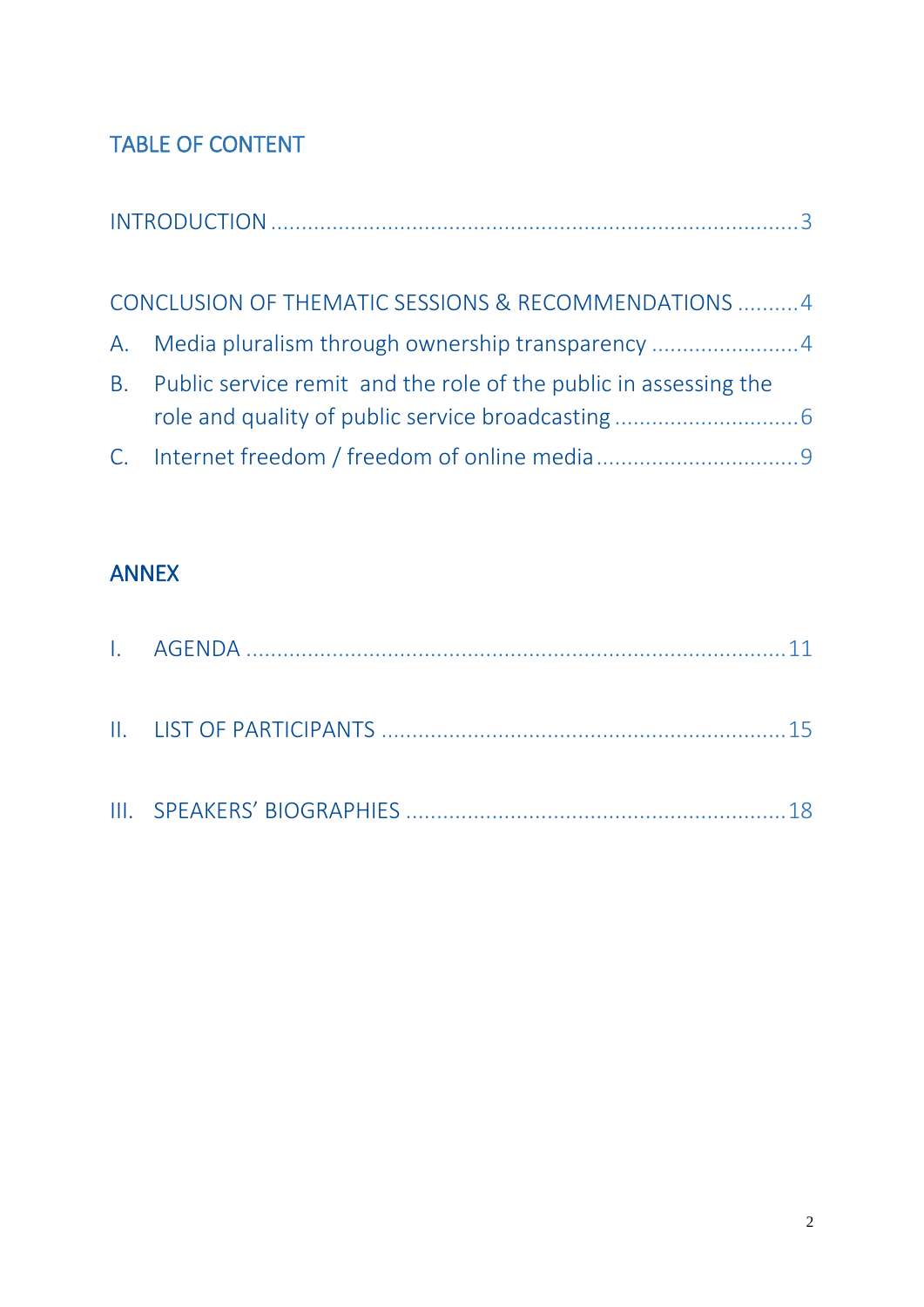## INTRODUCTION

**.** 

The Academy on Media Law in South East Europe is a project promoting regional cooperation of media experts. The First Academy on Media Law in South East Europe took place in Zagreb from 3 to 8 June 2012. From 2 to 5 September 2013, the participants in the project - media professionals, practicing media lawyers, legislators/parliamentarians, government officials, members of media regulatory and self-regulatory bodies, civil society and academia from South East Europe dealing with media freedom issues – gathered for the 2<sup>nd</sup> edition of the Academy in Sarajevo, Bosnia and Herzegovina, to exchange views and discuss ideas for solution of common challenges in media policy and regulation.

The Academy on Media Law is unique forum of regional media cooperation. It provides a platform for media experts from Albania, Bosnia and Herzegovina, Bulgaria, Croatia, Greece, Kosovo\* , the Former Yugoslav Republic of Macedonia, Moldova, Montenegro, Romania, Serbia, Slovenia, and Turkey for enhancing cooperation and professional exchange in South East Europe, for identifying and sharing best practices in line with European media freedom standards, and for increasing capacity of media lawyers and other professionals in order to speed up stalled media reforms in the respective countries. It also fosters dialogue between regulators, academics, NGOs and legislators in order to capture policy and regulation challenges, examine current issues and their impact on media freedom in individual countries, and propose a course of action informed by the best practice in the region. The project was launched in 2012 in Zagreb where the first Academy on Media Law took place. The participants meet regularly to discuss a set of selected issues.

This year, Academy on Media Law participants examined three topics: media pluralism and transparency of media ownership; the role of public institutions and civil society in assessing the role and quality of public service broadcasting; and freedom of expression on the Internet/freedom of online media. The Academy lasted for three days, each day being dedicated to one of the three topics.

The sessions were a mixture of academic presentations, exchange of experience and practical workshops relating to the respective topic of the day. The morning sessions were devoted to academic presentations and introductions into the respective topic, providing food for thought for the following debate and group work. Experienced media experts delivered the introductions into the topics and led the workshops in the afternoons. The group work was based on questions prepared by the organisers in cooperation with the international experts before the start of the Academy. At the end of every day, the groups presented conclusions and recommendations. To ensure continuity of the project, the sessions on media pluralism and public service broadcasting in addition included short presentations of the findings and conclusion of the first edition of the Academy.

<sup>\*</sup> This designation is without prejudice to positions on status, and is in line with UNSCR 1244 and the ICJ Opinion on the Kosovo declaration of independence.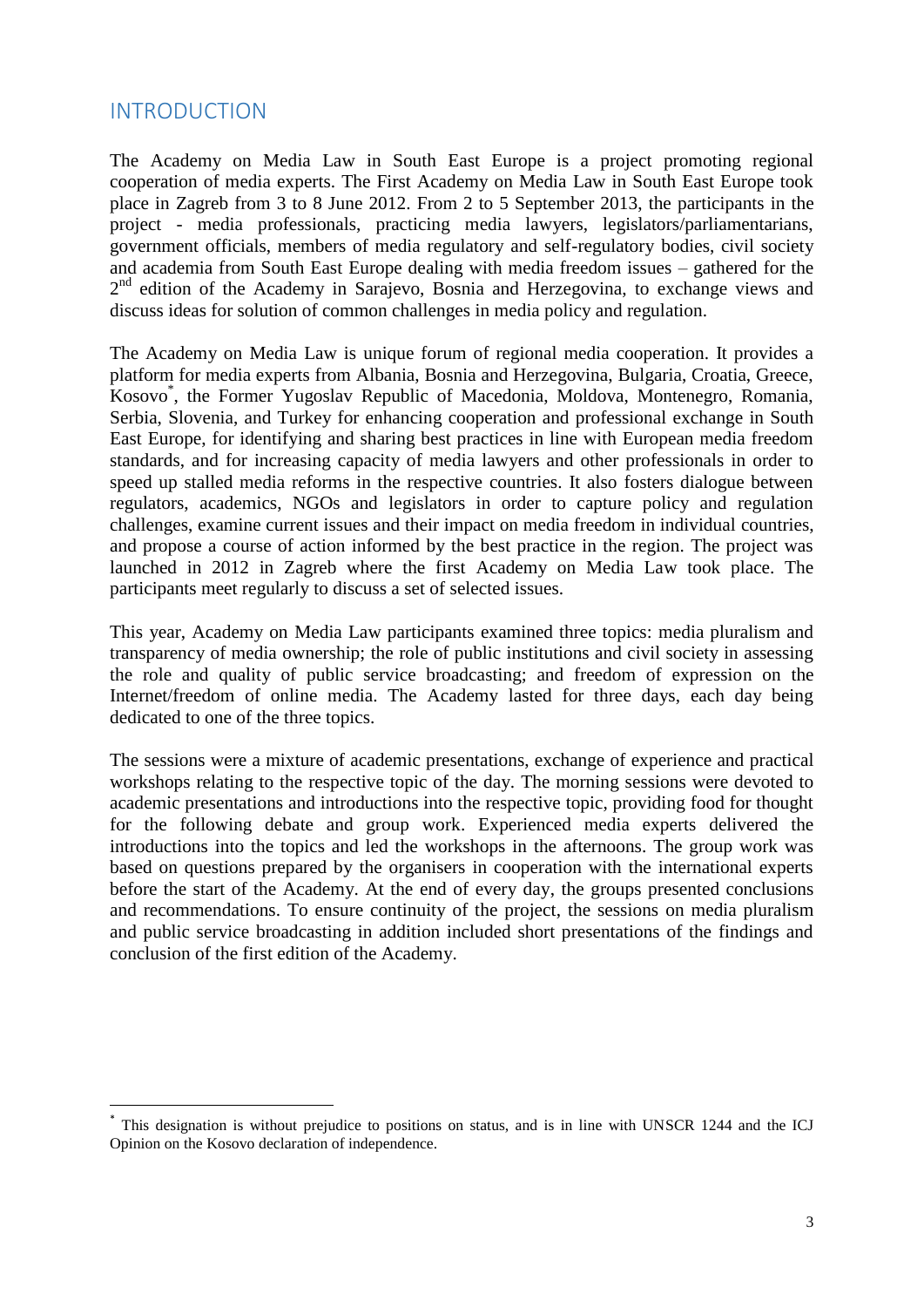## <span id="page-3-0"></span>CONCLUSIONS OF THEMATIC SESSIONS & RECOMMENDATIONS

## <span id="page-3-1"></span>A. Media pluralism through ownership transparency

- The region has one of the highest, if not the highest, concentration of media outlets per capita in Europe.
- The high number of media outlets in the region does not equal plurality of views, content and sources. Although viewers can choose between plenty of channel, the media are highly politicised and fragmented along political lines.
- Media owners often dictate editorial policies.
- The media in the region functions more and more as a watchdog in the service of the media owners and not in the service of the society as a whole.
- The trust in media, including in public service media, is very low in the region.
- Media ownership remains opaque.
- There is a lack of qualitative data on media pluralism.
- Regulatory agencies do not monitor strictly concentration of ownership and fail to sanction cross-ownership and anti-trust rules.
- Regulatory agencies do not monitor whether broadcasters meet their obligations for original programmes, which affects media pluralism and unfair competition in the market.
- Non-transparent state advertising practices lead to favouritism, politicisation, partisan editorial policies and indirect censorship, thus endangering media pluralism.
- Off-shore ownership of media companies presents a problem in some countries of the region.

## Recommendations

- 1. Surveys are needed to evaluate both internal and external media pluralism.
- 2. The legal and regulatory frameworks on transparency of media ownership should be analysed against regional standards and best practices in Europe, and strengthened.
- 3. Governments should establish public registries of media ownership.
- 4. General competition rules cannot ensure media pluralism and therefore are not suitable for the media market.
- 5. In order to ensure independence of regulatory agencies, members of governing bodies should be appointed by civil society organizations (which are not dominantly financed from public funds) rather than by public institutions or the parliament.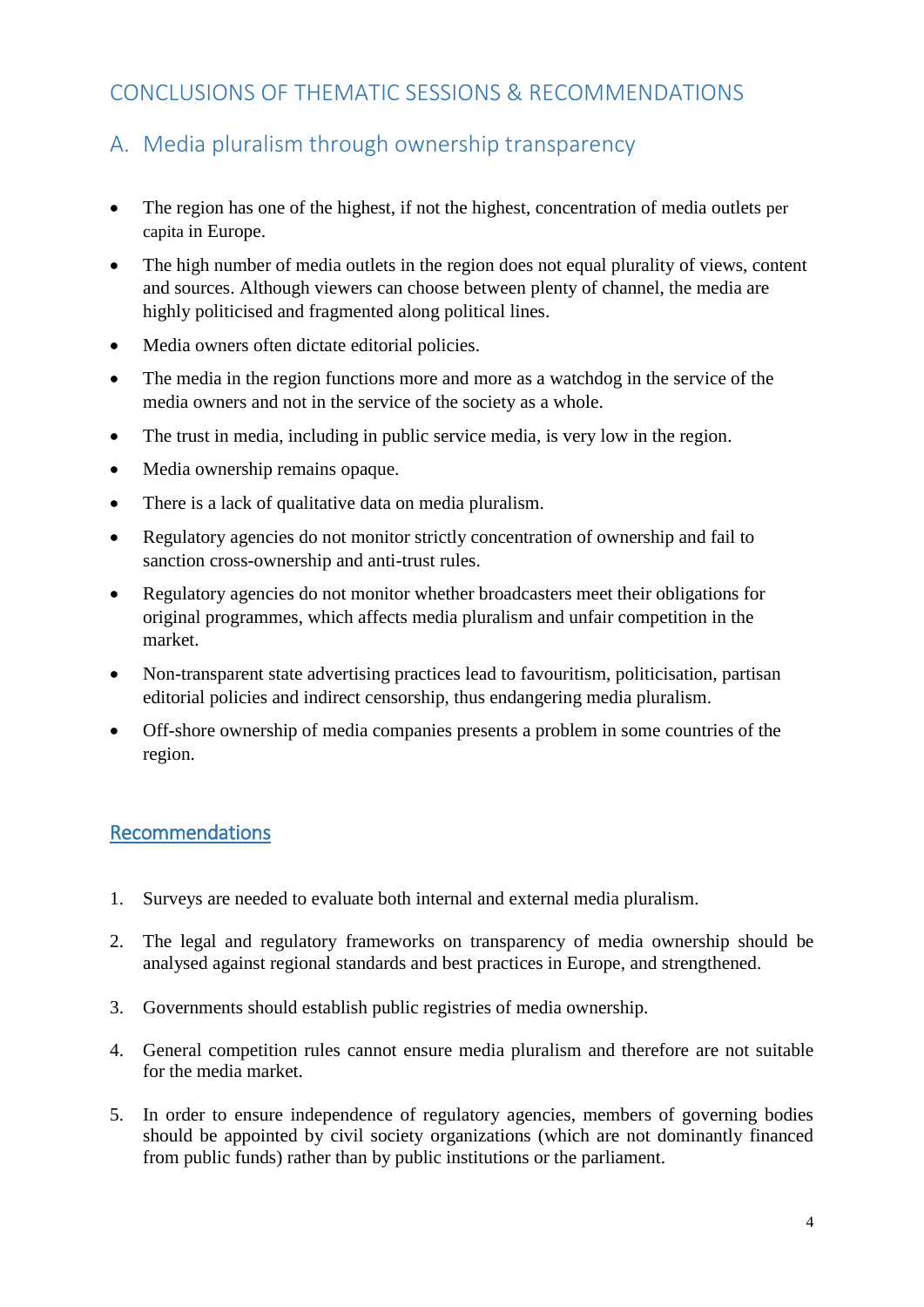- 6. Clear legal provisions on state advertising and criteria thereof are needed. State advertising should be regulated and monitored by independent public bodies according to transparent and clear criteria. Public institutions, including ministries, should be required by law to make public and transparent all advertising expenditure in public and private media. An example of good practice comes from Bulgaria where public institutions are obliged to publish to the National Central Register a report on their use of state advertising funds.
- 7. State advertising should be linked to the real circulation and footprint of a medium. The audience share should be one – although not the only – criterion for state advertising.
- 8. Media audience share data should be made public in an understandable and easily comprehensible way.
- 9. Public service media should develop a set of clear and simple indicators for their own contribution to media pluralism.
- 10. Online media should be obliged to publish on their websites an impressum, including full data on their ownership structures and editorial responsibilities.
- 11. Regulators and public service media should embark on awareness raising campaigns on the importance of transparency of media ownership, preferably by including the nongovernmental sector.
- 12. Publicly funded media should report and publish their data concerning the amount of funds and the cause for which they have spent the state aid that they received.
- 13. Emerging "Open Data" initiatives should be used as a vehicle for more transparency of ownership, state advertising and state funding. Representatives of regulatory agencies and public service media should join Open Data commissions.
- 14. The Academy on Media Law should provide expertise on media ownership by off-shore companies.
- 15. The Academy on Media Law should next year invite representatives of anti-trust agencies or design particular projects between media (regulatory) bodies and anti-trust agencies in order to ensure the sharing of experience and increase of co-operation. The Academy on Media Law should consider offering basic trainings on media pluralism to anti-trust agencies.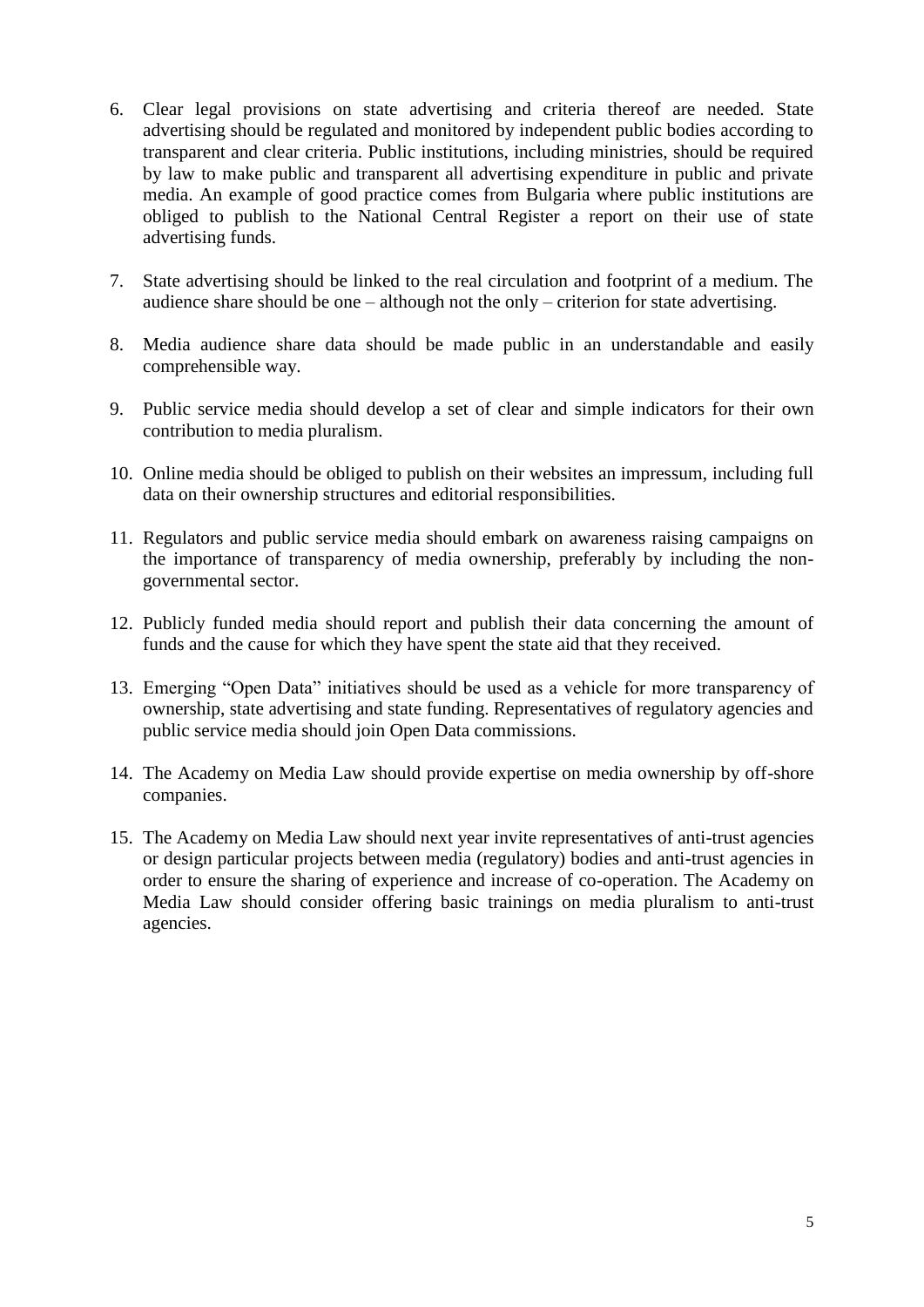## <span id="page-5-0"></span>B. Monitoring the performance of public service broadcasters

- The political interference in the editorial policy of public service broadcasters still presents a major obstacle for meeting the remit. Business interference is another emerging obstacle.
- Public service broadcasters are not sufficiently transparent with respect to their editorial policies and do not engage in dialogue with the audience.
- Public service broadcasters do not reach out to stakeholders, including parliamentarians, media councils and civil society regarding their role and responsibilities.
- Public service broadcasters do not reach to the young audience.
- The audience's trust in public service media depends on to what extent public media meets its remit, to what extent it is transparent and accountable.

### Recommendations

- 1. In order to reaffirm the remit, public service broadcasters together with the audience and the parliament need to engage in a debate on redefining the remit in the Internet age focussing on quality and content, and on ensuring sufficient funding to meet this remit.
- 2. The digital switchover should be used for reaffirming the public service remit and to increase the genuine awareness and understanding of as well the commitment to the public service broadcaster (PSB) remit.
- 3. While new technology and formats are important for the PSB position in the new environment, any debate about the remit review (redefinition) must aim at improving the quality of the content and strengthening the independence of PSB. The content needs to ensure quality, distinctiveness, reliability and objectivity.

In order to achieve the above goals, the **public service broadcasting councils** in the region **are encouraged to:**

- a. Initiate and (or) have an active role in the digital switchover debate, planning and implementation.
- b. Develop or revise (modify) the PSB strategies to address the PSB position in the new multiplatform and multimedia environment (ensure presence on new platforms such as mobile, Internet, Twitter, Facebook; address new or underrepresented target groups and develop tailored formats).
- c. Public service broadcasters need to initiate in a process of self-reflection the debate on the remit and invite different stakeholders to the process.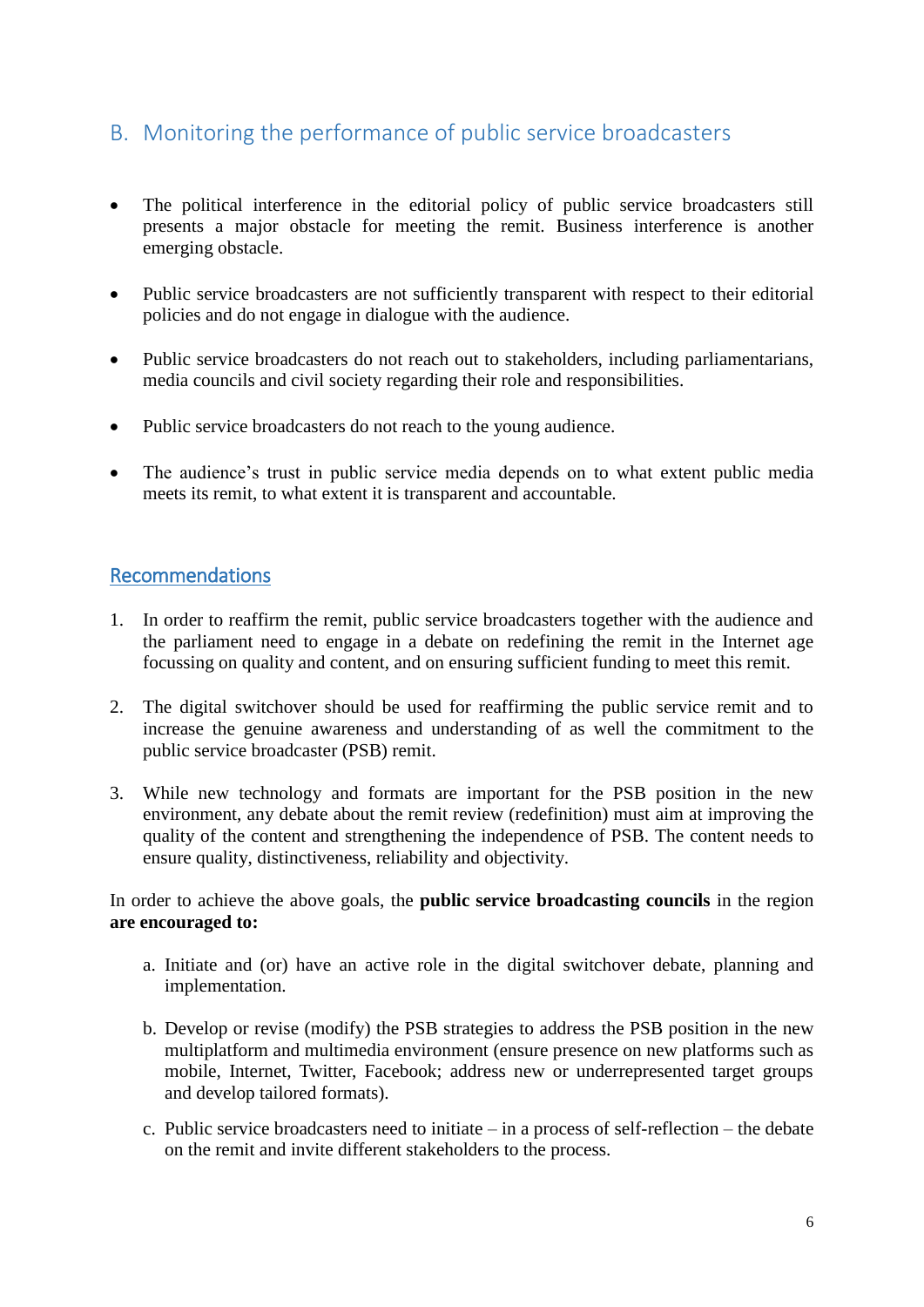- d. To this end, PSBs should present their annual strategies to the public and oblige themselves to respect any comments by the audience/public and also reply to those comments with clear arguments. These comments/replies should equally be made public as they can serve as a strong argument for the PSBs when defending the annual strategies to parliament, thus reducing attempts of politicization.
- e. Develop new content formats to contribute to media literacy in order to understand, access and use opportunities and benefits offered by new information society services and audio-visual media services.
- 4. In order to ensure the independence of PSB, members of governing bodies (council) should be appointed by civil society organizations (which are not dominantly financed from public funds) rather than by public institutions or the parliament.
- 5. The governing bodies (council) further need to enable interactive communication allowing for accessible channels for public participation in the PSB governance that could contribute to more accountability and transparency of PSBs.
- 6. There is a lack of genuine understanding of the PSB remit, roles and responsibilities by the members of the parliament and staffers that often causes rushed and unfounded legislative intervention or measures that jeopardise PSB sustainability and independence.

In order to address these issues, **public service broadcasting councils** in the region **are encouraged to:**

- a. Either by laws or by themselves, allow for the public (civil society representatives) to participate in the operational and financial plans development and implementation.
- b. Ensure that relevant strategies are developed, implemented and monitored with the participation of the public (civil society representatives).
- c. Develop (introduce), promote and implement a consultation process with various channels (mechanisms) allowing for public participation in the drafting and implementation of strategies.
- d. Ensure that results of the public participation in the consultation process are published, considered, and reported on.
- e. Develop awareness-raising / outreach campaigns on the public service remit in order to raise expectations by the public. This could be done in cooperation with the EBU / EU. PSBs should set indicators for this outreach campaign.

### **The Academy on Media Law and its partners should:**

- 7. Develop and conduct a survey about the awareness and needs of the members of the parliaments and staffers about the role, rights and responsibilities of the PSB. Focus on the importance of this issue within the framework related to the process of Stabilisation and Accession to the EU.
- 8. Develop, mobilise participation and organise tailored (regional) events for members of parliaments and staffers as well as for members of PSB councils in order to: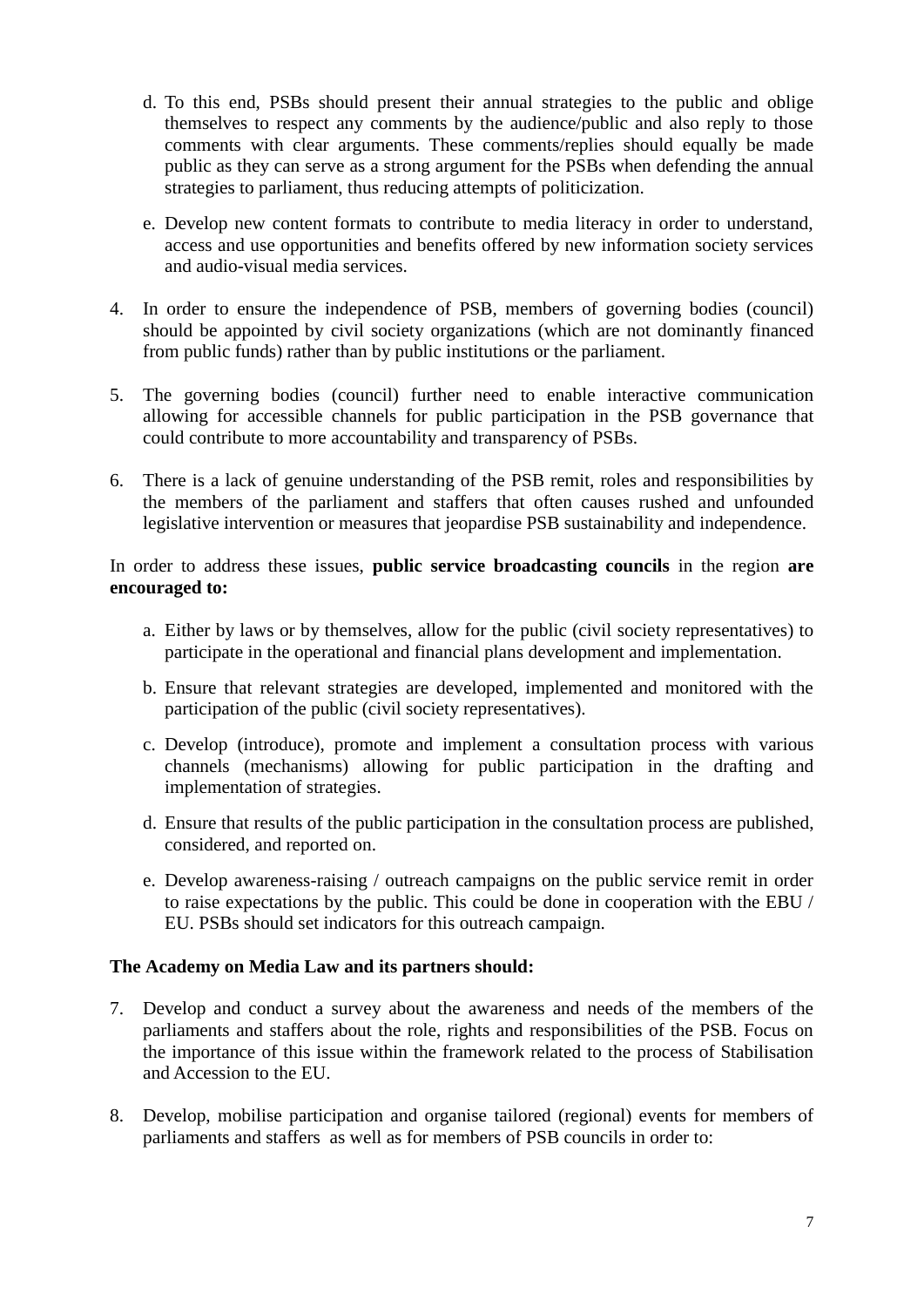- i. Strengthen their knowledge and understanding of their role in the process of defining, monitoring and evaluating the PSB remit; increase accountability and transparency of PSBs while preserving their political and financial independence.
- ii. Provide assistance (support) to develop and monitor a set of indicators for measuring the PSB remit achievement and PSB contribution to media pluralism.
- 9. Any event suggested above should be developed to empower the MPs, staffers and PSB councils to actively and constructively participate in any debate about the PSB and avoid any unjustified interference. Any event should include the presence of regulatory bodies and PSB members. Academy on Media Law participants should be included in identifying the right parliamentarians and staffers and in providing training for them.
- 10. Commission a study on financing models for public service broadcasters.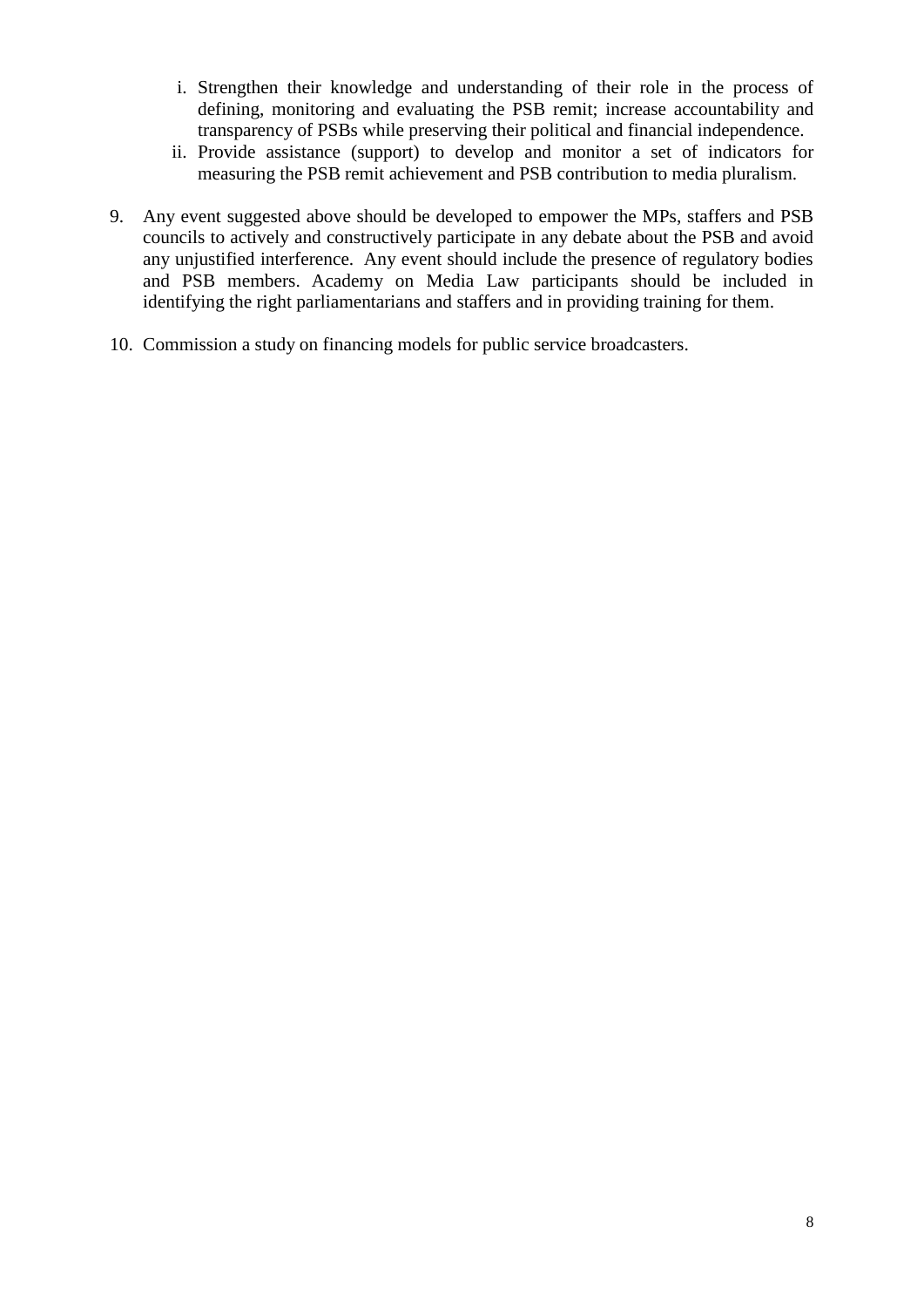## <span id="page-8-0"></span>C. Internet freedom / freedom of online media

- There are not many clear answers to the topic of Internet freedom and the region.
- As a result, it was difficult to structure the wide debate during the group work as usually there are many similarities in the media field across the region, however, as regards to online media and the Internet, different countries have (very) different approaches.
- Particularly, the role of the regulator and self-regulatory bodies in the online environment needs to be carefully looked at in order to avoid overregulation and attempts to regulate "the Internet" rather than to focus on certain types of Internet media.
- Many aspects of online media already fall under the competence of regulatory bodies and do not need further regulation.
- At the same time, the difficulty of applying editorial responsibility to the online sphere with its increasing number of actors is growing.
- Territorial scope and thus jurisdiction of online media present another difficulty as typically no target test is included in laws regulating online media.
- Anonymity was recognized as a problem, however, anonymity is needed for frank and open debate.
- 'Hate speech' is a growing phenomenon on the Internet and needs careful attention as any attempts to regulate content can easily lead to censorship and banning legitimate speech.
- Legislators do not pay sufficient attention to clear definitions and terminology. Different legislators in the region (but also different actors within one country), for example, have different definitions of what is an intermediary and under what circumstances do intermediaries become liable for online content. The EU's E-Commerce Directive does not provide any assistance as it does not define intermediaries. How to draw the line between an intermediary and a content provider, for example?

## Recommendations

- 1. Internet regulation / Internet freedom should become a standard topic for the Academy on Media Law.
- 2. Next year, the Academy on Media Law should invite representatives of ISPs, Internet media and other Internet industries in order for the participants to increase their knowledge.
- 3. The stakeholders in the region would benefit from more capacity building, training and discussion as well as technical and textual Internet media literacy projects. These should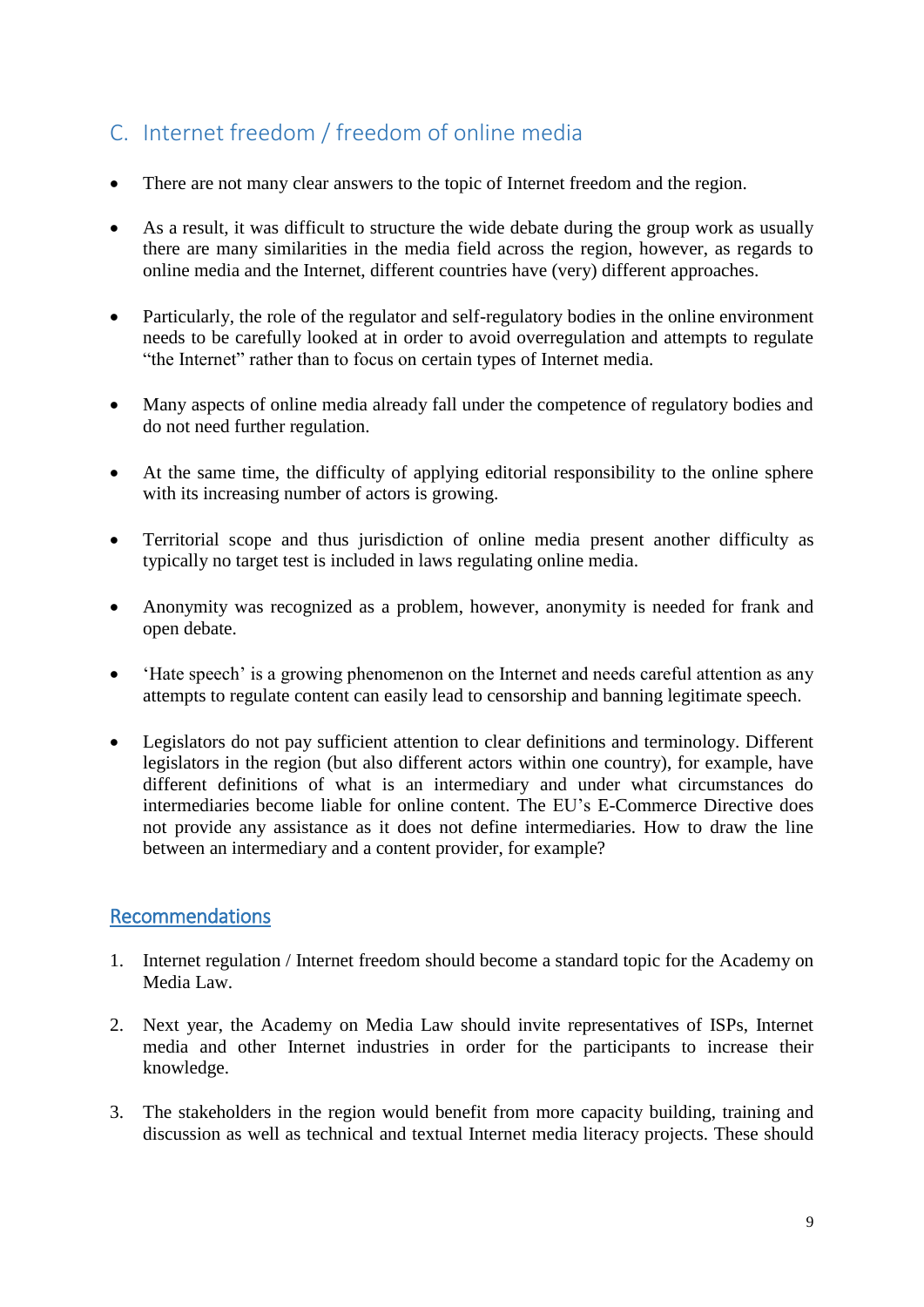also include legislators, government representatives, civil servants, teachers, but also media and journalists.

- 4. The Academy on Media Law should organise training on the technological / technical aspects of the Internet for the Academy participants.
- 5. The Academy on Media Law, the EU, the CoE and the OSCE should organise Internet literacy trainings for officials (parliamentarians, government representatives, civil servants), media, public service broadcasters, media lawyers and judges.
- 6. The Academy on Media Law should establish a database on cases of (international and regional) court decisions involving online media, including lessons learned and best practices. This database should be uploaded on the Academy website.
- 7. Likewise, the Academy on Media Law should develop a database on registration requirements across the region.
- 8. The Academy on Media Law should assist online media in their effort to raise awareness of ethical behaviour online and explore the most suitable models for handling/moderating user-generated content.
- 9. The Academy on Media Law should provide seminars/projects and more platforms for debate on different aspects of Internet freedom, such as intermediary liability, anonymity, copyright, and other.
- 10. Online media should allow for anonymous commenting. In cases where anonymity and freedom to anonymous speech was used/abused to violate the rights of other readers/users, online media should use existing laws (law on defamation, law on protection of personal data, etc.) and revert to self-regulatory systems.
- 11. As regards 'hate speech', more public awareness is needed, and Internet literacy projects (starting with children) to tackle the problem. Self-regulation was mentioned as the preferred solution to counter hate speech.
- 12. Pre-moderation of comments should be avoided due to its non-transparency, potential for censorship, openness for manipulation and political control. A possible solution to hateful comments is to disable the commentary function to certain types of articles or media content or, alternatively, to counter hateful comments with dissenting opinions. Notification on a prominent place of websites could be another alternative. These notifications would remind the user of the ethical code of conduct and legal provisions applicable when posting comments.
- <span id="page-9-0"></span>13. Legislative and regulatory "quick-fix" attempts must be avoided by all actors (legislators, regulators, press councils) as these are the most dangerous to the free flow of information. Any legislative and regulatory reforms or initiatives need to be open for public discussion, follow regular proceedings and be transparent.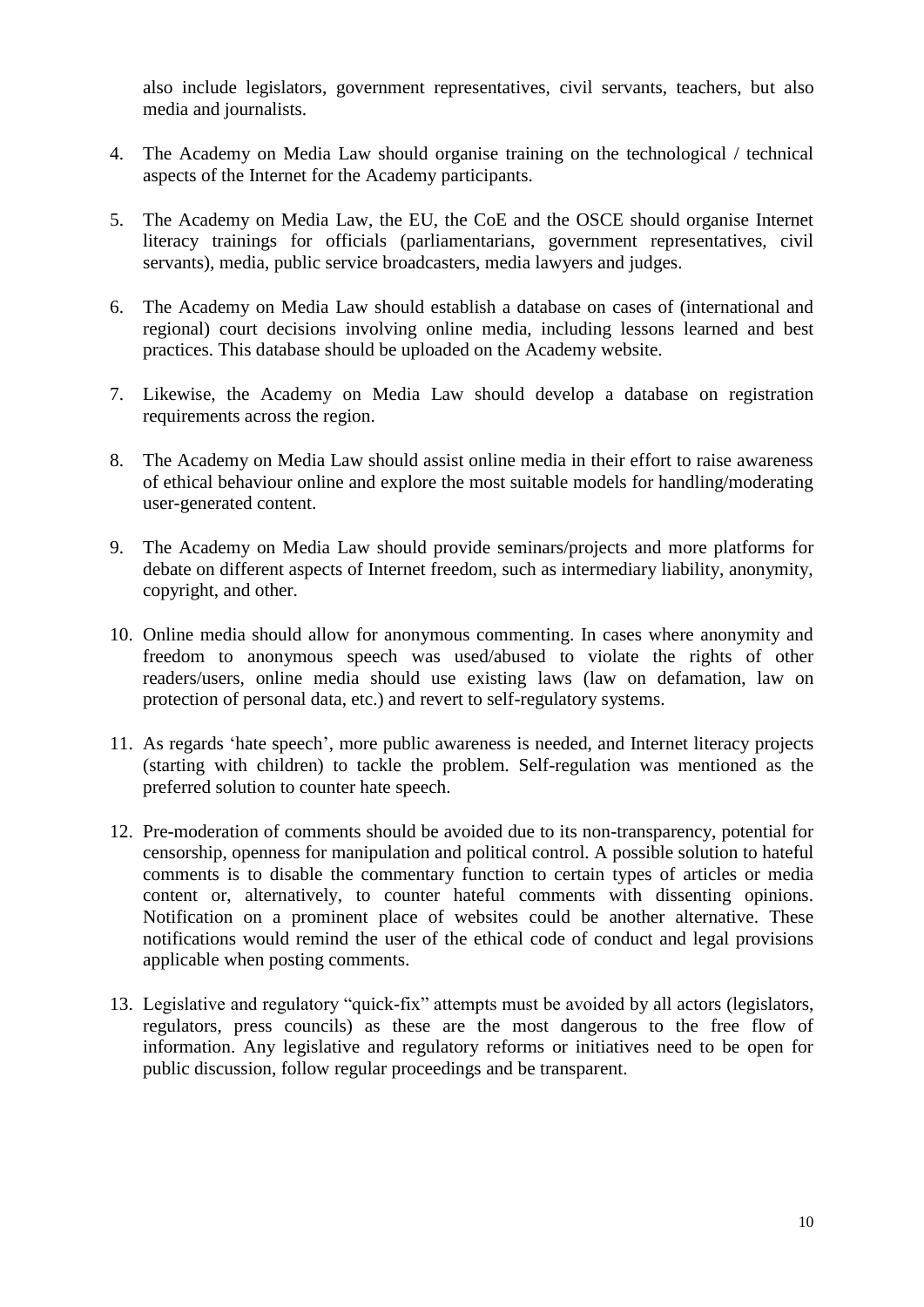## **ANNEX**

## <span id="page-10-0"></span>I. AGENDA

| <b>Monday, 2 September</b> | Arrival of participants |  |
|----------------------------|-------------------------|--|
| $19.00 - 21.00$            | Welcome reception       |  |

## **Tuesday, 3 September**

| $08.30 - 09.00$                                                                              | <b>Registration of participants</b>                                                                                                                                                                                                                                                                                                                                                                                                                                                           |  |  |  |
|----------------------------------------------------------------------------------------------|-----------------------------------------------------------------------------------------------------------------------------------------------------------------------------------------------------------------------------------------------------------------------------------------------------------------------------------------------------------------------------------------------------------------------------------------------------------------------------------------------|--|--|--|
| $09.00 - 09.45$                                                                              | <b>Opening Speeches</b><br>Gazmend Turdiu, Head of Expert Pool, Regional Cooperation Council<br>Dunja Mijatović, OSCE Representative on Freedom of the Media<br>Judith Illerhues, Director, Friedrich Ebert Foundation, Bosnia and<br>$\bullet$<br>Herzegovina<br>Richard Burnley, Head of Regulatory Legal Services, European<br>$\bullet$<br><b>Broadcasting Union</b><br>Ibrahim Eren, Deputy Director General, TRT / European Association of<br>Public Service Media in South East Europe |  |  |  |
| Dinka Živalj, Spokesperson/Head of Media Unit, Regional<br>Moderator:<br>Cooperation Council |                                                                                                                                                                                                                                                                                                                                                                                                                                                                                               |  |  |  |
| $09.45 - 10.00$                                                                              | Video message by<br>Marijete Schaake, Member of European Parliament<br>$\bullet$                                                                                                                                                                                                                                                                                                                                                                                                              |  |  |  |
| $10.00 - 10.30$                                                                              | <b>Introductory Remarks - Overview of programme</b><br>Boyko Boev, Senior Legal Officer, Article 19<br>Ženet Mujić, Project Manager, Academy on Media Law in South East<br>Europe                                                                                                                                                                                                                                                                                                             |  |  |  |
| $10.30 - 11.00$                                                                              | <b>Coffee break</b>                                                                                                                                                                                                                                                                                                                                                                                                                                                                           |  |  |  |
| $11.00 - 12.45$                                                                              | Module One - Media pluralism through ownership transparency                                                                                                                                                                                                                                                                                                                                                                                                                                   |  |  |  |
|                                                                                              | Presentation of findings and conclusion on media pluralism of the First<br><b>Academy on Media Law in South East Europe</b><br>Razvan Martin, FreeEx Programme Coordinator, Active Watch,<br>Presenter:<br>Media Monitoring Agency, Bucharest                                                                                                                                                                                                                                                 |  |  |  |
|                                                                                              | Presentation on indicators for risks to media pluralism and instruments for the                                                                                                                                                                                                                                                                                                                                                                                                               |  |  |  |
|                                                                                              | promotion of media pluralism                                                                                                                                                                                                                                                                                                                                                                                                                                                                  |  |  |  |
|                                                                                              | Introducer:<br>Joan Barata Mir, Vice Dean for International Relations and<br>Quality, Ramon Llull University, Barcelona; professor in<br>communication and media law                                                                                                                                                                                                                                                                                                                          |  |  |  |
|                                                                                              | Dinka Živalj<br>Moderator:                                                                                                                                                                                                                                                                                                                                                                                                                                                                    |  |  |  |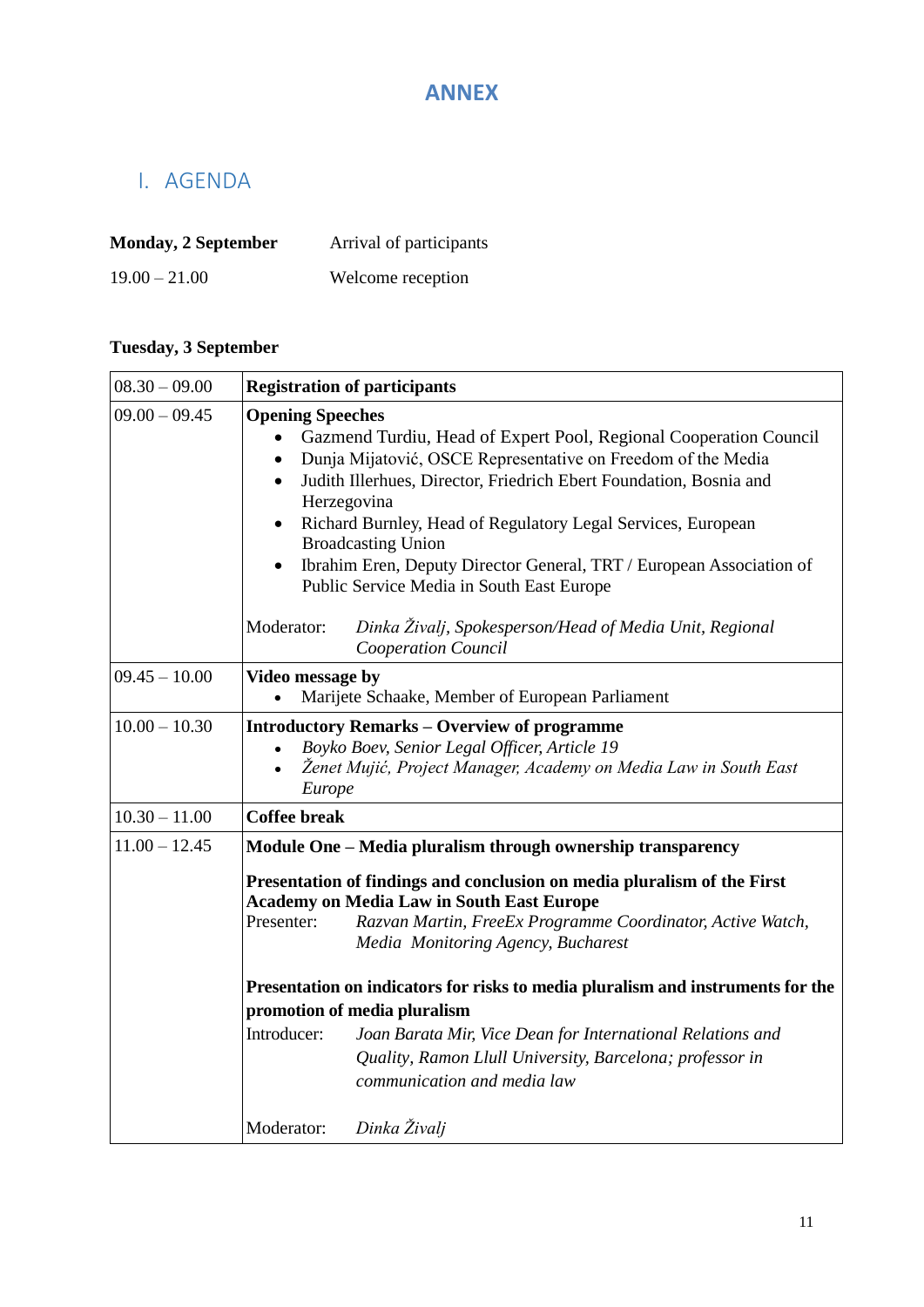| $12.45 - 14.15$ | Lunch                                                                                                                                                         |                                                                                                                                                                                                                                         |  |  |
|-----------------|---------------------------------------------------------------------------------------------------------------------------------------------------------------|-----------------------------------------------------------------------------------------------------------------------------------------------------------------------------------------------------------------------------------------|--|--|
| $14.15 - 16.00$ | Module One – Media pluralism through ownership transparency – Group<br><b>Work</b><br>Explanation of group work assignments and introduction of group leaders |                                                                                                                                                                                                                                         |  |  |
|                 | Speaker:                                                                                                                                                      | Ženet Mujić                                                                                                                                                                                                                             |  |  |
|                 | Moderators:                                                                                                                                                   | Snežana Trpevska, School of Journalism and Public Relations,<br>Skopje<br>Charis S. Tsigou, Legal Advisor, Hellenic National Council of<br>Radio and Television, Athens                                                                 |  |  |
| $16.00 - 16.30$ | <b>Coffee break</b>                                                                                                                                           |                                                                                                                                                                                                                                         |  |  |
| $16.30 - 18.00$ |                                                                                                                                                               | Module One – Media pluralism through ownership transparency                                                                                                                                                                             |  |  |
|                 | Panel debate on the findings of the groups                                                                                                                    |                                                                                                                                                                                                                                         |  |  |
|                 | Panellists:                                                                                                                                                   | Lela Vujanić, Media Policy Office, Ministry of Culture, Croatia<br>Joan Barata Mir<br>Snežana Trpevska<br>Charis S. Tsigou<br>Lutfi Dervishi, Director, Transparency International Albania /<br>Professor, School of Journalism, Tirana |  |  |
|                 | Moderator:                                                                                                                                                    | Ardita Zejnullahu, Director, Association of Independent Electronic<br>Media, Pristina                                                                                                                                                   |  |  |

## **Wednesday, 4 September**

| $09.00 - 10.00$                                                                                                                                                                                             | <b>Module Two</b> – Public service broadcasting: Presentation of international<br>standards on editorial and political independence of public service broadcasters -<br>State of public service broadcasters in South East Europe |                                                 |  |
|-------------------------------------------------------------------------------------------------------------------------------------------------------------------------------------------------------------|-----------------------------------------------------------------------------------------------------------------------------------------------------------------------------------------------------------------------------------|-------------------------------------------------|--|
|                                                                                                                                                                                                             | Speaker:<br>Richard Burnley and Anne-Catherine Berg, EBU<br>Ljubinka Šebetovsky, Secretary General, Croatian Radio-<br><b>Television</b>                                                                                          |                                                 |  |
|                                                                                                                                                                                                             | Moderator:                                                                                                                                                                                                                        | Boyko Boev                                      |  |
| $10.00 - 10.30$                                                                                                                                                                                             | <b>Coffee Break</b>                                                                                                                                                                                                               |                                                 |  |
| $10.30 - 12.15$<br><b>Module Two – Public service broadcasting</b>                                                                                                                                          |                                                                                                                                                                                                                                   |                                                 |  |
|                                                                                                                                                                                                             | Presentation of findings and conclusions on public service broadcasting of the<br><b>First Academy on Media Law in South East Europe</b>                                                                                          |                                                 |  |
|                                                                                                                                                                                                             | Speaker:                                                                                                                                                                                                                          | Isabella Kurkowski, Press Council, Sarajevo     |  |
| Discussion on the definition and monitoring $\&$ evaluation mechanisms, and<br>the role of public institutions and civil society in assessing the state, role and<br>quality of public service broadcasting |                                                                                                                                                                                                                                   |                                                 |  |
|                                                                                                                                                                                                             | Speaker:                                                                                                                                                                                                                          | Hendrik Bussiek, Broadcast Media Expert, Berlin |  |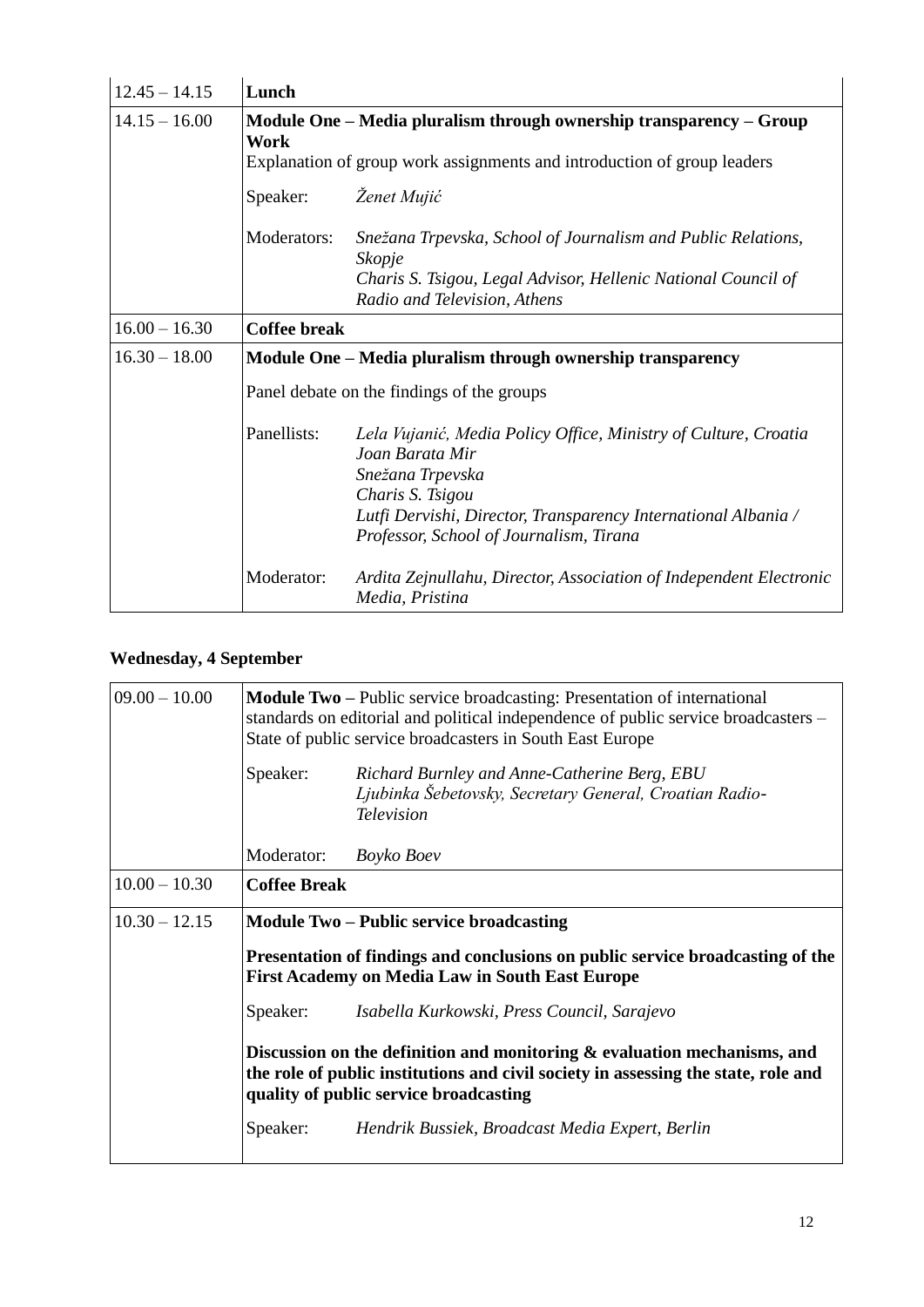|                 | Moderator:                                                                                                                       | Boyko Boev                                                                                                                                                              |  |  |
|-----------------|----------------------------------------------------------------------------------------------------------------------------------|-------------------------------------------------------------------------------------------------------------------------------------------------------------------------|--|--|
| $12.15 - 13.45$ | Lunch                                                                                                                            |                                                                                                                                                                         |  |  |
| $13.45 - 15.30$ | Module Two – Public service broadcasting – Group Work<br>Explanation of group work assignments and introduction of group leaders |                                                                                                                                                                         |  |  |
|                 | Speaker:                                                                                                                         | Boyko Boev                                                                                                                                                              |  |  |
|                 | Moderators:                                                                                                                      | Helena Mandić, Director of Broadcasting, Communications<br>Regulatory Agency, Sarajevo<br>Jadranka Vojvodić, Deputy Director, Agency for Electronic<br>Media, Podgorica |  |  |
| $15.30 - 16.00$ | <b>Coffee break</b>                                                                                                              |                                                                                                                                                                         |  |  |
| $16.00 - 17.30$ | <b>Module Two – Public service broadcasting</b><br>Panel debate on the findings of the groups                                    |                                                                                                                                                                         |  |  |
|                 | Panellists:                                                                                                                      | Ljubinka Šebetovsky<br><b>Hendrik Bussiek</b><br><b>Richard Burnley</b><br>Anne-Catherine Berg<br>Helena Mandić<br>Jadranka Vojvodić                                    |  |  |
|                 | Moderator:                                                                                                                       | Boris Bergant, President, South East Europe Media Organisation                                                                                                          |  |  |
| 19.00           | Herzegovina                                                                                                                      | Reception hosted by the United States of America Embassy in Bosnia and                                                                                                  |  |  |

## **Thursday, 5 September**

| $09.00 - 10.30$ | Module Three – Freedom of expression on the Internet / Freedom of online<br>media<br>Introduction of international standards on freedom of expression online and          |                                                                                                                                                     |  |  |
|-----------------|---------------------------------------------------------------------------------------------------------------------------------------------------------------------------|-----------------------------------------------------------------------------------------------------------------------------------------------------|--|--|
|                 | Internet freedom (access, net neutrality, intermediary liability, privacy, etc.)                                                                                          |                                                                                                                                                     |  |  |
|                 | Speaker:<br>Gabrielle Guillemin, Legal Officer, Article 19                                                                                                                |                                                                                                                                                     |  |  |
|                 | Ženet Mujić<br>Moderator:                                                                                                                                                 |                                                                                                                                                     |  |  |
| $10.30 - 11.00$ | <b>Coffee break</b>                                                                                                                                                       |                                                                                                                                                     |  |  |
| $11.00 - 13.00$ | Module Three – Freedom of expression on the Internet / Freedom of online<br>media – Group Work<br>Explanation of group work assignments and introduction of group leaders |                                                                                                                                                     |  |  |
|                 | Speaker:                                                                                                                                                                  | Ženet Mujić                                                                                                                                         |  |  |
|                 | Moderators:                                                                                                                                                               | Dorđe Krivokapić, Associate Lecturer, Faculty of Organizational<br>Sciences, University of Belgrade;<br>Isabella Kurkowski, Press Council, Sarajevo |  |  |
| $13.00 - 14.30$ |                                                                                                                                                                           |                                                                                                                                                     |  |  |
|                 | Lunch                                                                                                                                                                     |                                                                                                                                                     |  |  |
| $14.30 - 15.30$ | Panel debate on the findings of the groups                                                                                                                                |                                                                                                                                                     |  |  |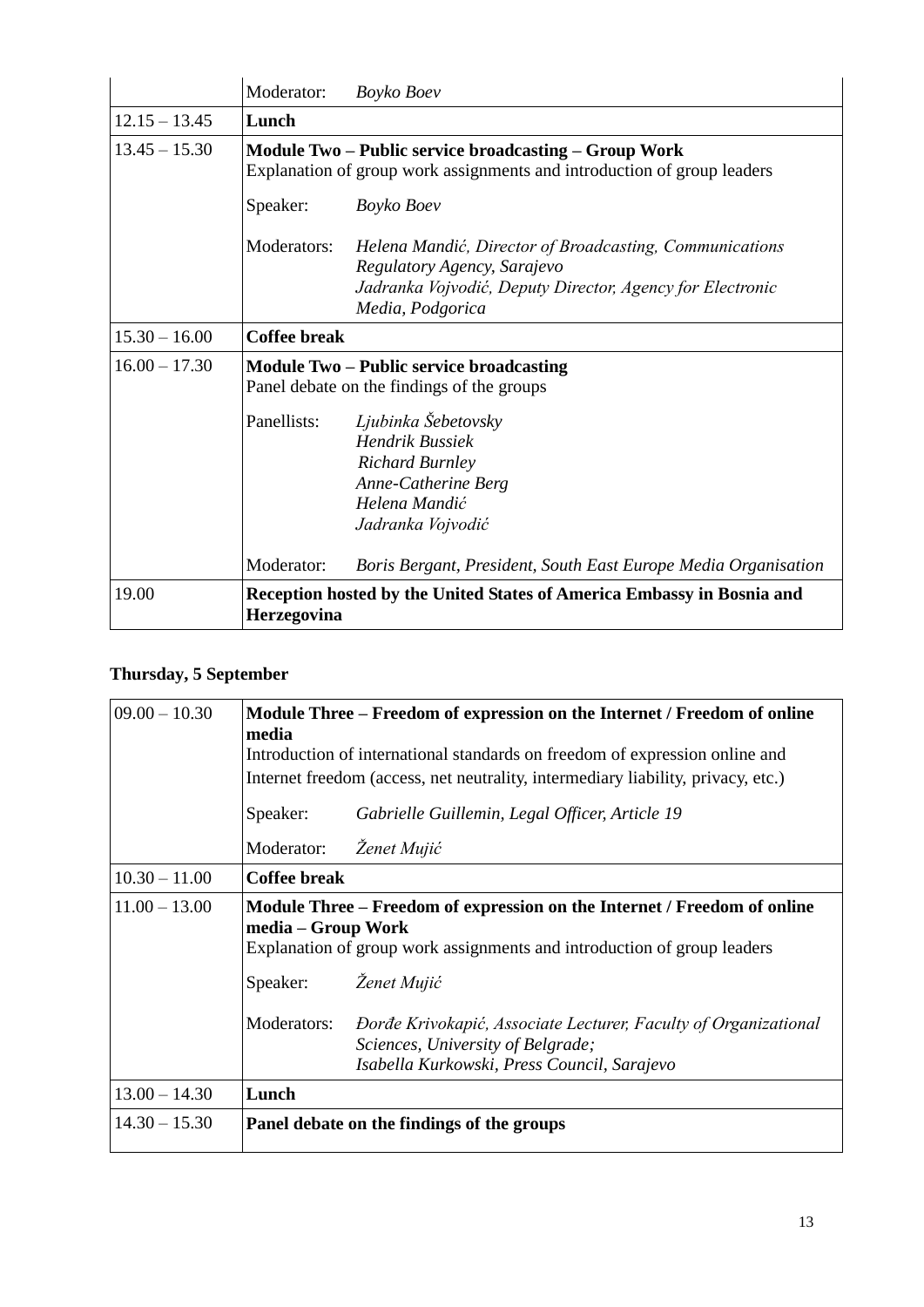<span id="page-13-0"></span>

|                 | Panellists:<br>Irena Malolli, expert on media legislation, Government of Albania<br>Gabrielle Guillemin<br>Đorđe Krivokapić<br>Isabella Kurkowski<br>Moderator:<br>Gordana Vilović, Professor, Journalism Department, Faculty of<br>Political Science, Zagreb                                                                                                                                                                                                                                                                                                                  |  |
|-----------------|--------------------------------------------------------------------------------------------------------------------------------------------------------------------------------------------------------------------------------------------------------------------------------------------------------------------------------------------------------------------------------------------------------------------------------------------------------------------------------------------------------------------------------------------------------------------------------|--|
| $15.30 - 16.00$ | <b>Coffee Break</b>                                                                                                                                                                                                                                                                                                                                                                                                                                                                                                                                                            |  |
| $16.00 - 17.00$ | <b>Conclusions and future outlook of the Academy on Media Law</b>                                                                                                                                                                                                                                                                                                                                                                                                                                                                                                              |  |
|                 | Format: Panel discussion<br>Dinka Živalj<br>Moderator:                                                                                                                                                                                                                                                                                                                                                                                                                                                                                                                         |  |
| $17.00 - 17.45$ | <b>Closing session</b><br>Open to the press<br>Andris Kesteris, Principal Adviser, Civil Society and Media, Directorate General<br>for Enlargement, European Commission<br>Speakers<br>Tanja Topić, Head of Banja Luka Office, Friedrich Ebert Foundation<br>Josip Popovac, Secretary General, European Association of Public Service<br>$\bullet$<br>Media in South East Europe<br>Ambassador Fletcher M. Burton, Head of the OSCE Mission to Bosnia<br>and Herzegovina<br>Goran Svilanović, Secretary General, Regional Cooperation Council<br>Moderator:<br>Andris Kesteris |  |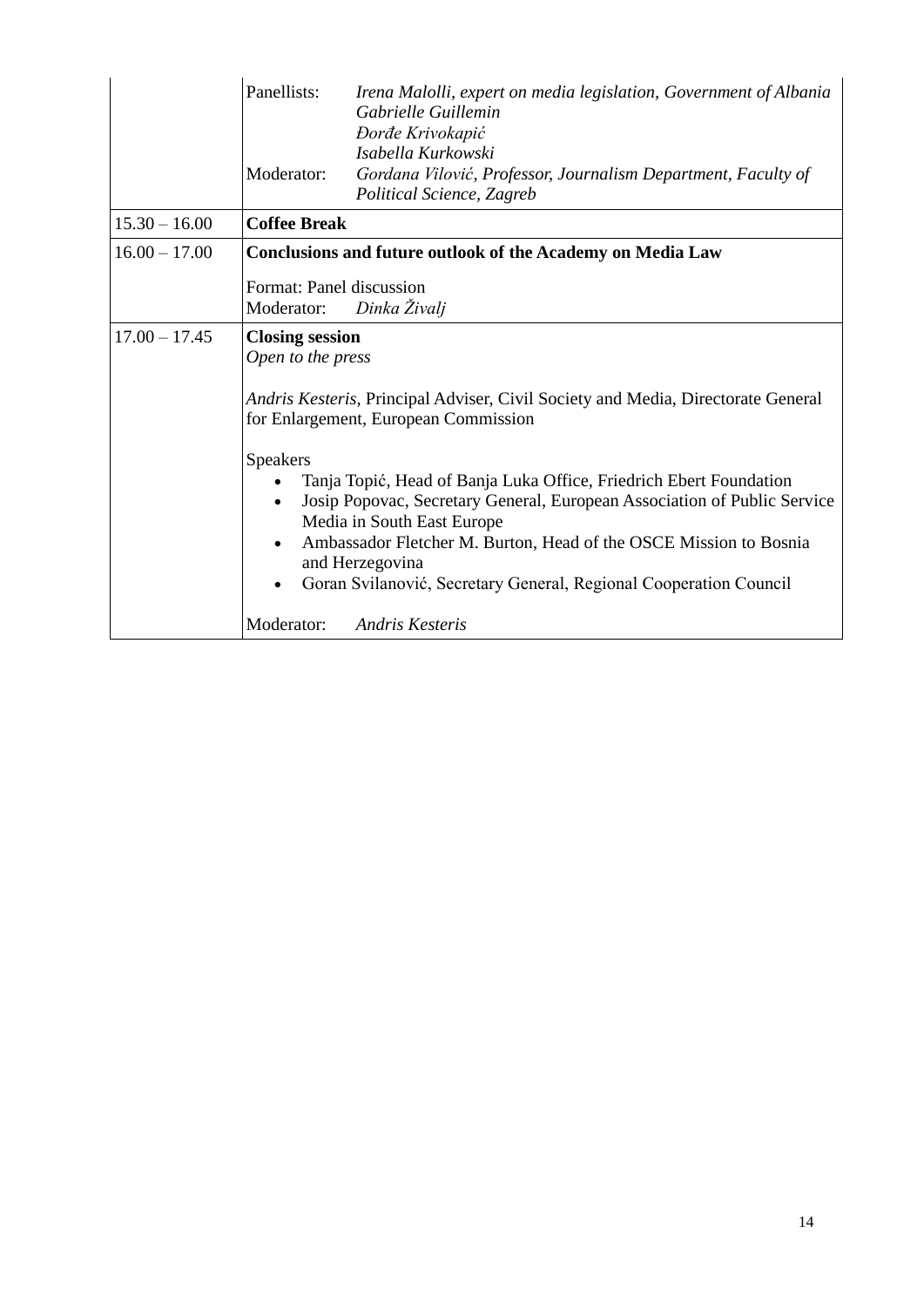## II. LIST OF PARTICIPANTS

| $\#$           | <b>NAME</b>              | Organization                                                                                | <b>LOCATION</b> |
|----------------|--------------------------|---------------------------------------------------------------------------------------------|-----------------|
| $\mathbf{1}$   | Aida Mahmutović          | OneWorldSEE                                                                                 | Sarajevo        |
| $\mathbf{2}$   | Anamari Repić            | Deputy Director General, RTK                                                                | Pristina        |
| 3              | Andris Kesteris          | European Commission, DG Enlargement                                                         | <b>Brussels</b> |
| $\overline{4}$ | Anne-Catherine<br>Berg   | <b>EBU</b>                                                                                  | Geneva          |
| 5              | Ardita Zejnullahu        | Director, Association of Independent<br>Electronic Media                                    | Pristina        |
| 6              | Armer Juka               | Lawyer                                                                                      | Tirana          |
| $\tau$         | <b>Boris Bergant</b>     | President, SEEMO                                                                            | Vienna          |
| 8              | Borka Rudić              | <b>Association of BH Journalists</b>                                                        | Sarajevo        |
| 9              | Boro Kontić              | Director, Media Centar Sarajevo                                                             | Sarajevo        |
| 10             | Boyko Boev               | Senior Legal Expert, Article 19                                                             | London          |
| 11             | Bülent Hüsnü Orhun       | Senior Lawyer, TRT                                                                          | Ankara          |
| 12             | Charis S. Tsigou         | Legal Advisor, Hellenic National Council of<br>Radio and Television                         | Athens          |
| 13             | Christian<br>Reissmüller | Consul, German Embassy                                                                      | Sarajevo        |
| 14             | Deniz Yazici             | Assistant Research Officer, Office of the<br>OSCE Representative on Freedom of the<br>Media | Vienna          |
| 15             | Dina Sehić               | Research Assistant, Office of the OSCE<br>Representative on Freedom of the Media            | Vienna          |
| 16             | Dinka Živalj             | Spokesperson/Head of Media Unit, RCC                                                        | Sarajevo        |
| 17             | Dorđe Krivokapić         | Associate Lecturer, Faculty of<br>Organizational Sciences, University of<br>Belgrade        | Belgrade        |
| 18             | Dunja Mijatović          | OSCE Representative on Freedom of the<br>Media                                              | Vienna          |
| 19             | Elira Canga              | <b>OSCE Presence in Albania</b>                                                             | Tirana          |
| 20             | Filip Mejdarski          | Media Lawyer                                                                                | Skopje          |
| 21             | <b>Fletcher Burton</b>   | Ambassador / Head of the OSCE Mission to<br>Bosnia and Herzegovina                          | Sarajevo        |
| 22             | Gabrielle Guillemin      | Legal Officer, Article 19                                                                   | London          |
| 23             | <b>Gazmend Turdiu</b>    | Head of Expert Pool, Regional Cooperation<br>Council                                        | Sarajevo        |
| 24             | Goran Đurović            | Member of RTCG Council                                                                      | Podgorica       |
| 25             | Goran Svilanović         | <b>Secretary General, RCC</b>                                                               | Sarajevo        |
| 26             | Gordana Vilović          | Professor, Journalism Department, Faculty<br>of Political Science, Zagreb                   | Zagreb          |
| 27             | Helena Mandić            | Director of Broadcasting, Communications<br><b>Regulatory Agency</b>                        | Sarajevo        |
| 28             | <b>Hendrik Bussiek</b>   | Media Expert                                                                                | <b>Berlin</b>   |
| 29             | <b>Ibrahim Eren</b>      | Deputy Director General TRT / European<br>Association of Public Service Media in SEE        | Ankara          |
| 30             | Irena Malolli            | Expert on media and communications                                                          | Tirana          |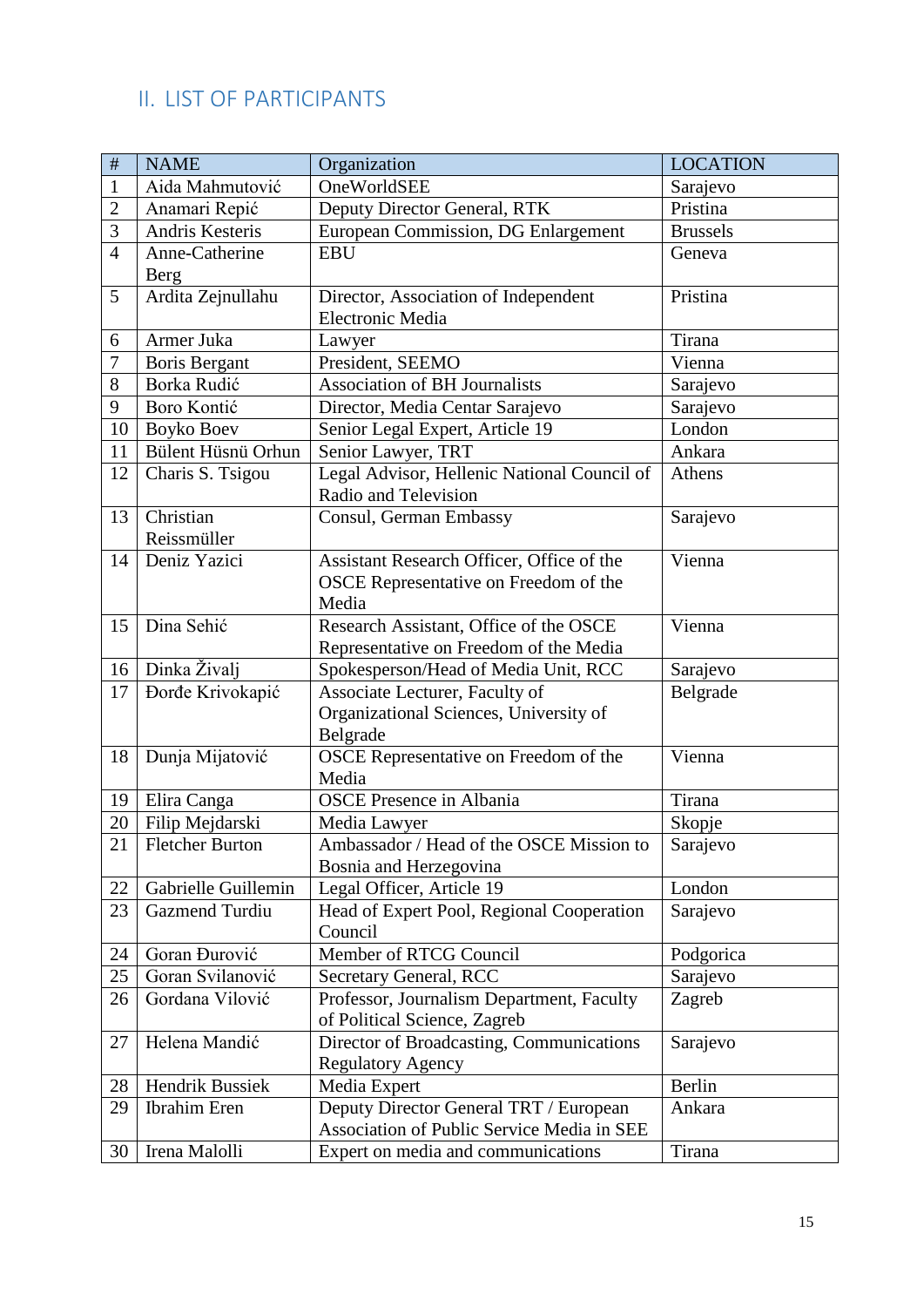|    |                          | legislation with the Government                                                         |                  |
|----|--------------------------|-----------------------------------------------------------------------------------------|------------------|
| 31 | Isabella Kurkowski       | Expert, Press Council                                                                   | Sarajevo         |
| 32 | Jadranka Vojvodić        | Deputy Director, Agency for Electronic<br>Media                                         | Podgorica        |
| 33 | Jagica Cvrk              | Coordinator, European Association of                                                    | Zagreb           |
|    |                          | Public Service Media in South East Europe                                               |                  |
| 34 | Jasna Jelisić            | Political Advisor, EU Delegation to BiH                                                 | Sarajevo         |
| 35 | Joan Barata Mir          | Professor of Communication Law,                                                         | <b>Barcelona</b> |
|    |                          | Blanquerna Communication School, Ramon                                                  |                  |
|    |                          | <b>Llull University</b>                                                                 |                  |
| 36 | Josip Popovac            | Secretary General, European Association of<br>Public Service Media in South East Europe | Zagreb           |
| 37 | Judith Illerhues         | Director, Friedrich Ebert Foundation                                                    | Sarajevo         |
| 38 | Kristina Ćendić          | Annenberg Local Program Coordinator                                                     | Sarajevo         |
| 39 | Lazar Prodanović         | <b>Member of Parliament</b>                                                             | Sarajevo         |
| 40 | Lejla Babović            | Head of International Relations, BHRT                                                   | Sarajevo         |
| 41 | Lela Vujanić             | Media policy office, Ministry of Culture                                                | Zagreb           |
| 42 | Ljubinka                 | Secretary General, HRT                                                                  | Zagreb           |
|    | Šebetovksy               |                                                                                         |                  |
| 43 | Lutfi Dervishi           | Director, Transparency International                                                    | Tirana           |
|    |                          | Albania / Professor, School of Journalism                                               |                  |
| 44 | Maja Maričić             | <b>OSCE Mission to Bosnia and Herzegovina</b>                                           | Sarajevo         |
| 45 | Mehmed Agović            | Adviser to the Minister of Communications<br>and Transport                              | Sarajevo         |
| 46 | Mehmed Halilović         | Expert, Internews, BiH                                                                  | Sarajevo         |
| 47 | Meri Musa                | <b>OSCE Mission to Bosnia and Herzegovina</b>                                           | Sarajevo         |
| 48 | Mersiha Causević-        | Spokesperson, OSCE Mission to Bosnia and                                                | Sarajevo         |
|    | Podzić                   | Herzegovina                                                                             |                  |
| 49 | Miloš Stojković          | Živković & Samardžić Law Office                                                         | Belgrade         |
| 50 | Nina Humo                | Intern, OSCE Mission to Bosnia and                                                      | Sarajevo         |
|    |                          | Herzegovina                                                                             |                  |
| 51 | Nina Suomalainen         | Deputy Head of OSCE Mission to Bosnia                                                   | Sarajevo         |
|    |                          | and Herzegovina                                                                         |                  |
| 52 | Oleg Postovanu           | Head of Media Law Department,                                                           | Chisinau         |
|    |                          | Independent Journalism Center                                                           |                  |
| 53 | Orlin Spassov            | Director, Foundation Mediendemokratie                                                   | Sofia            |
|    |                          | Sofia; Professor, University Kliment                                                    |                  |
|    |                          | Ohridski                                                                                |                  |
| 54 | Philip Beekman           | US Embassy in BiH                                                                       | Sarajevo         |
| 55 | Radka Betcheva           | <b>European Broadcasting Union</b>                                                      | Geneva           |
| 56 | Razvan Martin            | FreeEx Programme Coordinator, Active                                                    | <b>Bucharest</b> |
|    |                          | Watch, Media Monitoring Agency                                                          |                  |
| 57 | <b>Richard Burnley</b>   | Head of Regulatory Media Services, EBU                                                  | Geneva           |
| 58 | <b>Robert Klute</b>      | Law department, German Embassy                                                          | Sarajevo         |
| 59 | Samra Čampara            | <b>OSCE Mission in Kosovo</b>                                                           | Pristina         |
| 60 | Selma Ahatović-<br>Lihić | Public Affairs Assistant, RCC                                                           | Sarajevo         |
| 61 | Snežana Trpevska         | School of Journalism and Public Relations                                               | Skopje           |
|    |                          |                                                                                         |                  |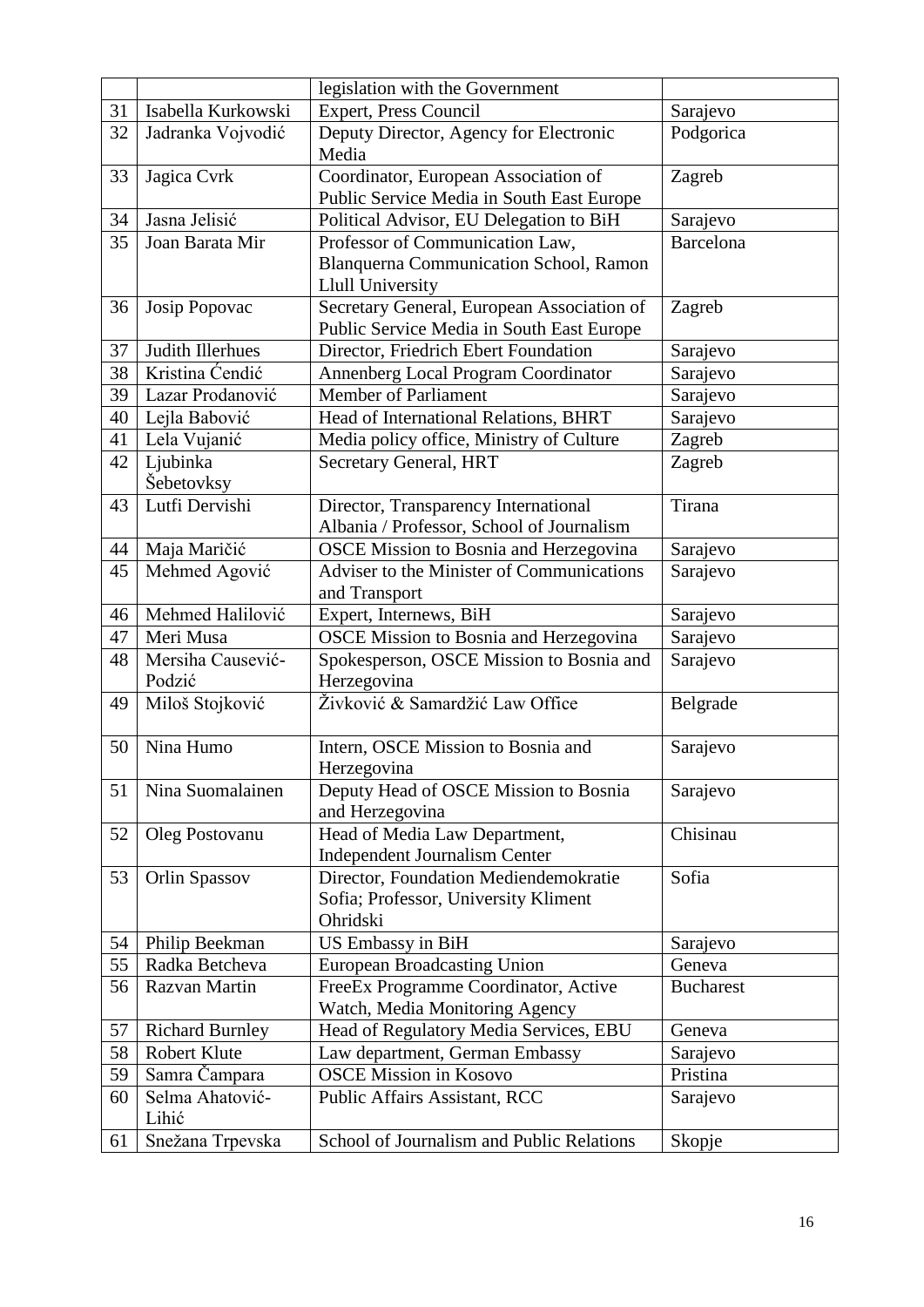| 62 | Sue Folger           | Internews, BiH                        | Sarajevo   |
|----|----------------------|---------------------------------------|------------|
| 63 | Tanja Topić          | <b>Friedrich Ebert Foundation</b>     | Banja Luka |
| 64 | Tom Mesa             | US Embassy in BiH                     | Sarajevo   |
| 65 | Valentina Pellizzer  | Director, OneWorldSEE                 | Sarajevo   |
| 66 | $\angle$ Ženet Mujić | Project Manager, Academy on Media Law | Munich     |
| 67 | Zlatan Begović       | Project Manager, RTS                  | Belgrade   |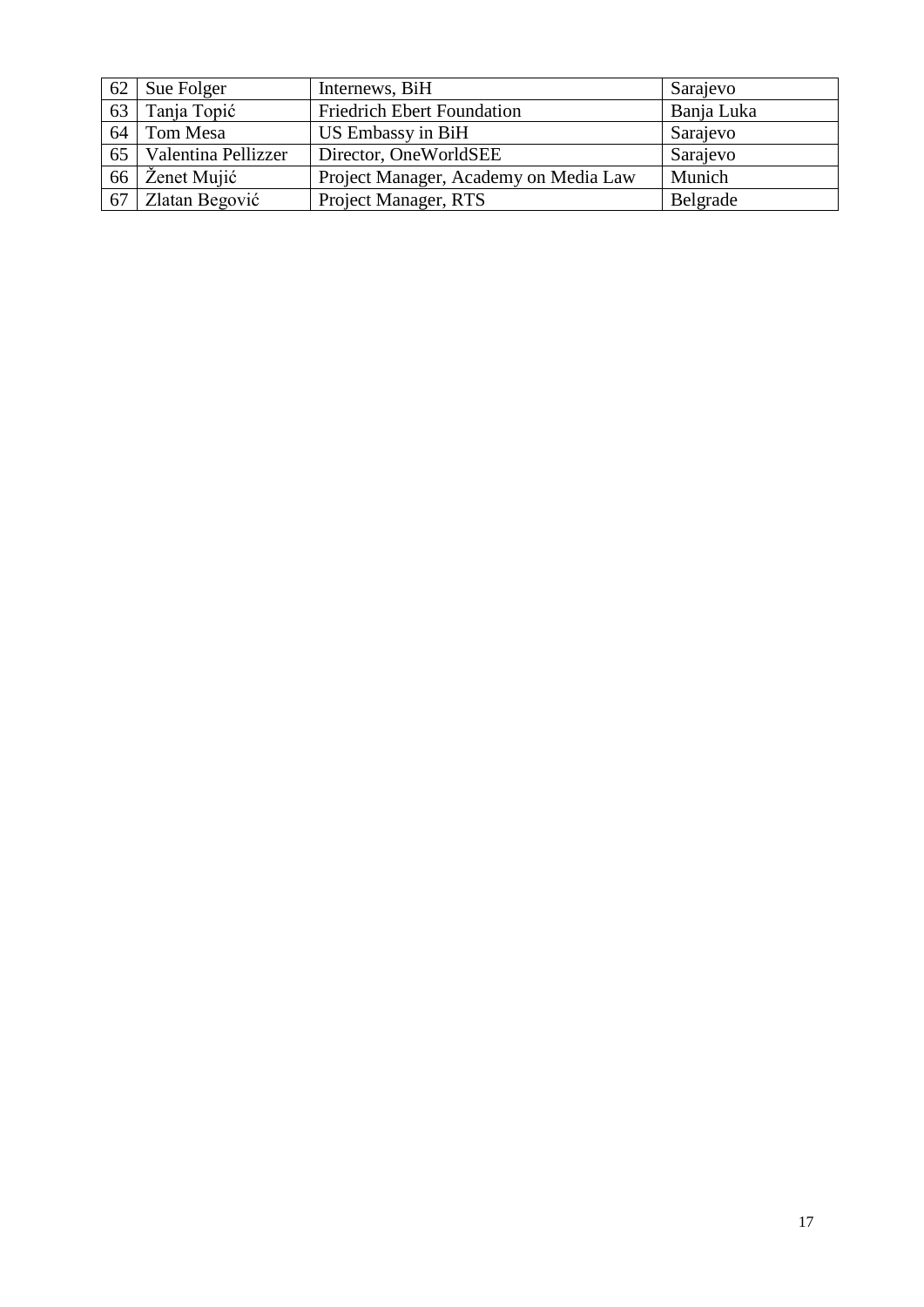## <span id="page-17-0"></span>III. SPEAKERS' BIOGRAPHIES

#### **Joan Barata**

*Professor of Communication Law and Vice Dean of International Relations at the Blanquerna Communication School (Universitat Ramon Llull, Barcelona)*

He was a Professor at the University of Barcelona (2001-2005) and the Universitat Pompeu Fabra (2010-2011), and he has been a Professor at the Open University of Catalonia since 1997. He was also a visiting scholar at the University of Bologna (Italy) (2003) and the Benjamin N. Cardozo School of Law (New York) (2003-2004).

His writings and research interests include topics such as freedom of expression, media regulation, public service broadcasting and political and legal media transitions. He has provided assistance to several institutions and organizations regarding these issues. In particular, his recent writings on Tunisia were commissioned by Internews. He has also provided assistance to the OSCE (2004) and the Council of Europe (2012).

#### **Zlatan Begović**

*Project Manager, RTS*

Zlatan Begović was born in Belgrade, Serbia, where he finished the Faculty of Law.

He works as a Project Manager at Main Office of Serbian Broadcasting Corporation-RTS, Serbian public broadcaster. He is responsible for various kinds of agreements with foreign partners. He is RTS representative at EBU Cable coordination and EBU Bruges group, as well authorized RTS official for maintaining requests for information of public importance and personal data protection.

His professional experience includes former positions of Head of International Cooperation Department of RTS, member of Serbian Government Commission for Copyright and related rights and Legal Adviser and Head of Media Law Unit at Legal Affairs Department of RTS.

#### **Boris Bergant**

*Media Adviser*

Experience in broadcasting: Editor of foreign affairs, Editor in chief news and current affairs, Deputy Director at TV Slovenia, radio programming, Deputy Director General RTV SLO 1969-2006.

1990-1992, President of Circom Regional, European Association of Regional Television. 1990-1992, and from 1996-2006 member of the Administrative Council of European Broadcasting Union (EBU)

1993-1998 Vice Chairman of the TV Committee of the EBU, on its behalf also member of the EBU Radio Committee

1995-2001 Secretary- General, Circom Regional

1998-2008 Vice President of the European Broadcasting Union (EBU/UER)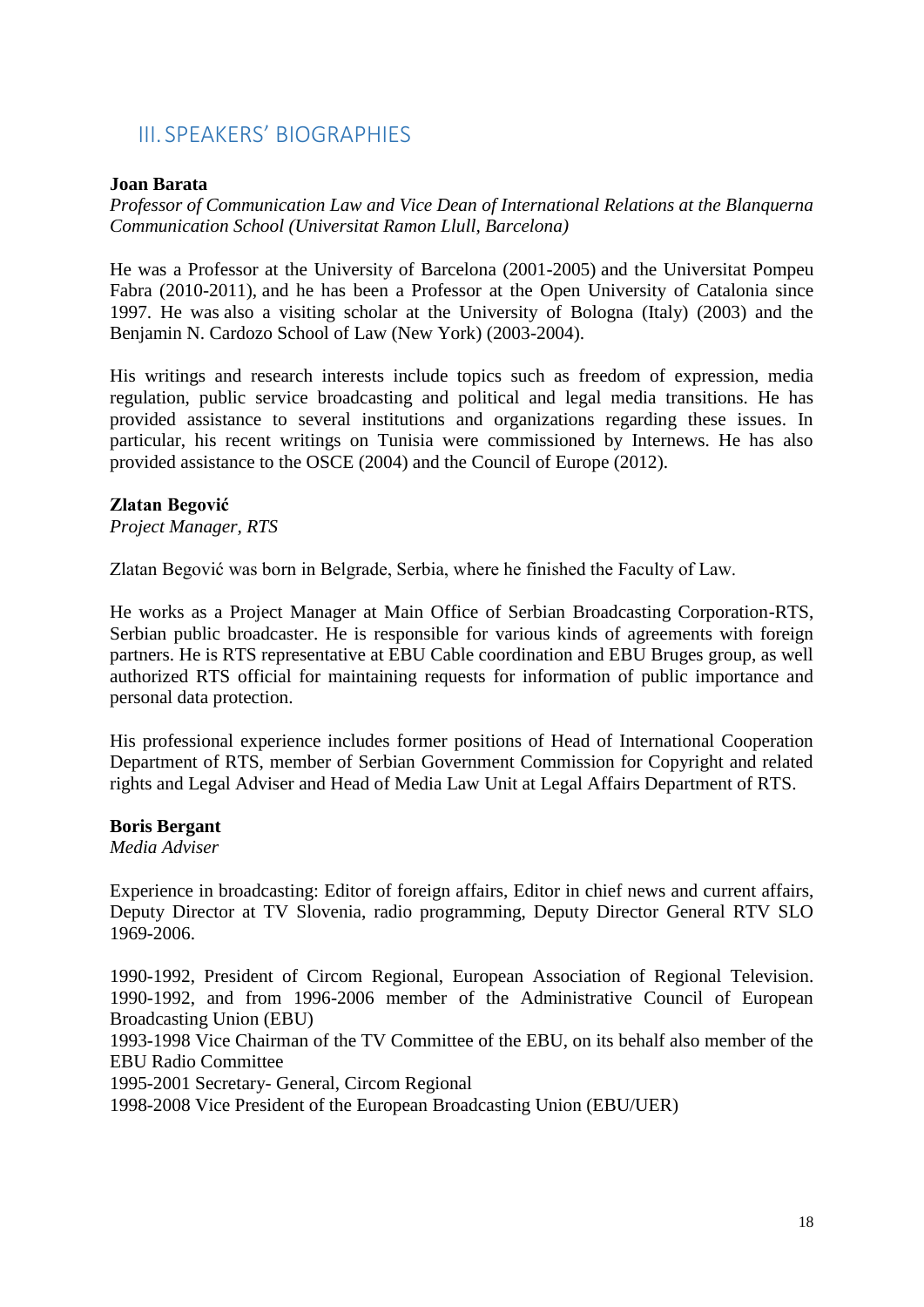Representative of the Republic of Slovenia in different media committees of the Council of Europe (2004-2008 Chairman of the Standing Committee on Transfrontier Television). Member of the International Academy of Television Arts & Sciences in New York. Member of the World Committee ISAS for standardisation of broadcasting, Internet and press.

Experience in journalism: journalist by profession, President of the Slovenian Journalist Association (1986-1990).

Awarded with high remuneration's for journalistic work: Tomšičeva nagrada for the best journalistic achievement in Slovenia, rewards at the TV festivals Monte Carlo, New York, Leipzig. Publishing in the field of foreign politics and broadcasting.

Currently: Adviser of the EBU, Geneva (Special Assistance Program); President, Board of SEEMO, Vienna.

#### **Boyko Boev**

*Senior Legal Officer, ARTICLE 19*

Boyko Boev is a legal expert on media regulation, public service media, defamation and transparency of media ownership, he provides legal input to ARTICLE 19's media development projects. He has analyzed the compliance of media laws from more than 20 countries from Europe, Middle East, Africa, Latin America and Asia with international law and freedom of expression standards and has conducted numerous trainings on media law for judges, lawyers, journalists and free media campaigners. Mr. Boev has been a legal counselor for journalists and victims of human rights in court proceedings in Bulgaria and before the European Court of Human Rights.

In 2010, he wrote the chapter on public service media governance in Future or Funeral, A Guide to Public to Public Service Media Regulation in Europe. He is also a co-author of Public Service Media for Human Rights, an issue paper, commissioned by the Council of Europe Commissioner for Human Rights in 2011.

Mr. Boev was a co-organiser of the First Media Law Academy of South East Europe, which was held in Sarajevo in June 2012.

#### **Hendrik Bussiek**

*Broadcasting Media Expert*

Mr. Bussiek is public broadcaster by training, profession and conviction. He worked as reporter, editor, moderator, and correspondent (foreign and national) for various public radio stations in Germany. Mr. Bussiek headed a public radio station in Berlin and was later a consultant on media development and media reform projects. In the South Pacific region, including Australia and New Zealand, he built up a news agency. In Southern Africa he has been and still is involved in major projects to transform state broadcasting into public broadcasting, in South Africa in particular. In South East Europe he was a media reform consultant for civil society groups in Montenegro. For the past few years he worked as a media consultant also in several countries in the Middle East.

#### **Vuk Cucic**

*Assistant Lecturer, Faculty of Law, University of Belgrade*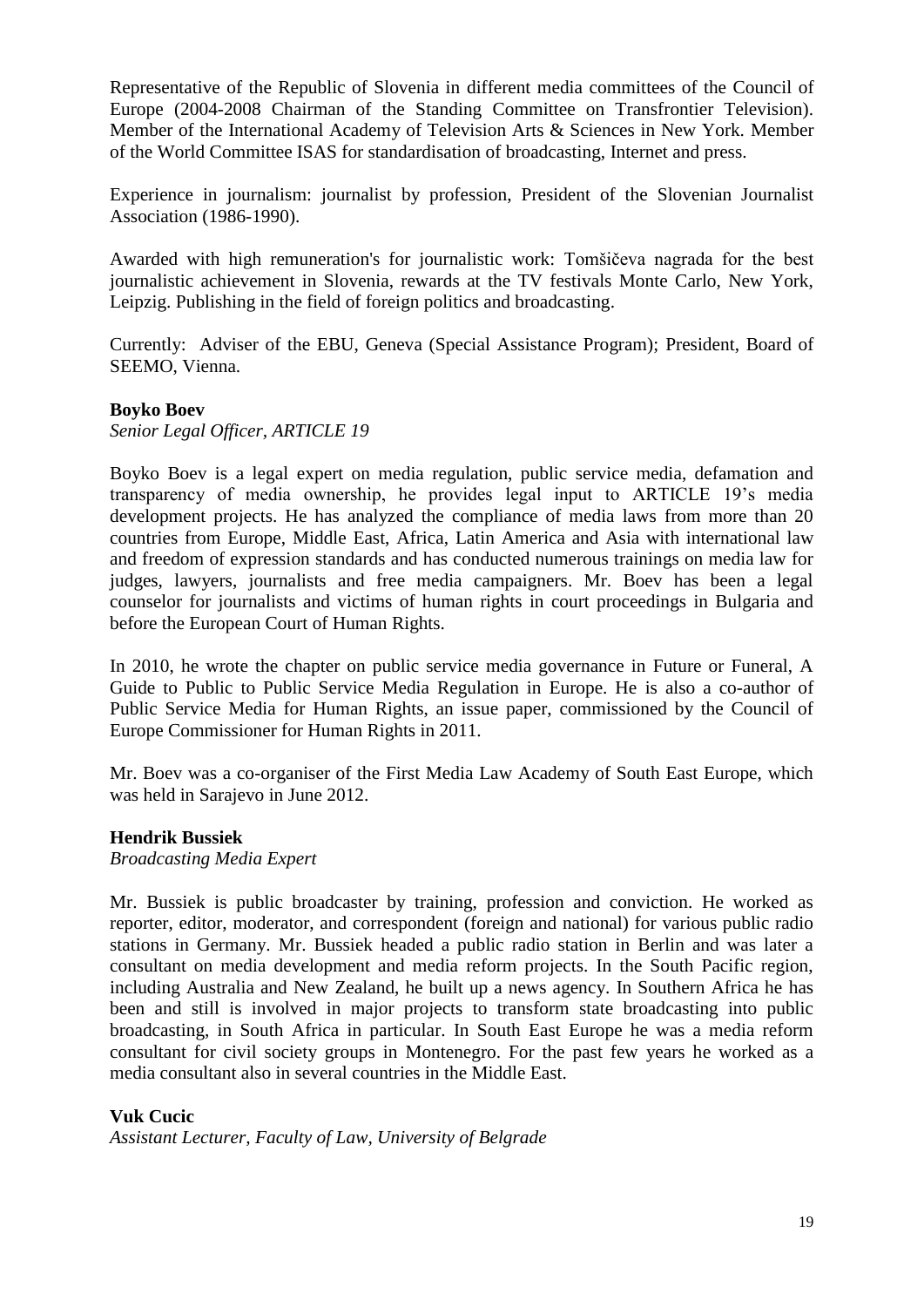Mr. Cucic graduated from and earned his master degree at the Faculty of Law of the University of Belgrade. Within the Erasmus Mundus External Cooperation Window Project Basileus, funded by the European Commission, he was on a 10-months PhD exchange at the Ghent University, Belgium. He is working as an assistant lecturer for Administrative Law since 2008. Before that, he worked at the Belgrade branch of the Austrian law firm Schoenherr.

Since 2011 he coaches the Belgrade Law Faculty team for the Monroe E. Price International Media Law Moot Court Competition, the most renowned moot court competition in media law, which takes place in Oxford each year. In 2011, as a fellow of Internews Network, international organization for media development based in California, he participated at a two-week Annenberg/Oxford Summer Institute in Global Media Policy, organized by the Programme in Comparative Media Law and Policy at the Centre for Socio-Legal Studies of the University of Oxford and The Annenberg School for Communication at the University of Pennsylvania.

In 2012, he was a member of the working group formed by the Serbian Ministry of Culture, Information and Information Society in charge of drafting new Law on Public Information [Zakon o javnom informisanju].

#### **Andris Kesteris**

*Principal Adviser on Civil Society and Media, Directorate General for Enlargement, European Commission*

Andris Kesteris was born in Riga, Latvia. At present he serves as Principal Adviser of the European Commission's Directorate General for Enlargement. Before that, from November 2004, he was Head of Cabinet for EU Energy Commissioner, Andris Pielbags. In 1999 to 2003, he was a Chief Negotiator for Latvia's accession to the EU, and afterwards Permanent Representative for Latvia to the EU.

His professional experience also includes position of the Latvian Ambassador to Germany; Chargé d'Affaires at the Latvian Embassy to Austria; Head of Latvian Delegation to OSCE in Vienna; Head of European Division at Latvian Foreign Ministry where he was elaborating and defining Latvia's interests in relation to the EU, NATO and European countries; Desk Officer in European Department in Latvian Foreign Ministry, where he was preparing speeches for the Latvian Foreign Minister; and Lecturer in Political Science at the University of Riga.

#### **Helena Mandić**

*Director of Broadcasting, Communications Regulatory Agency (CRA), Bosnia and Herzegovina*

A graduate from the Sarajevo Faculty of Law, Helena Mandić has worked in the CRA since its inception in 1998 where she was successively Head of Legal Department and Head of Division of Programme Standards, Complaints and Broadcasting Regulation.

Helena participated in the work of expert groups drafting the BiH Press Code as well as laws on defamation, freedom of information and communications. She has also been a member of the team representing BiH in cases before the Human Rights Chamber of Bosnia and Herzegovina. She represented BiH in the work of the Standing Committee for Transfrontier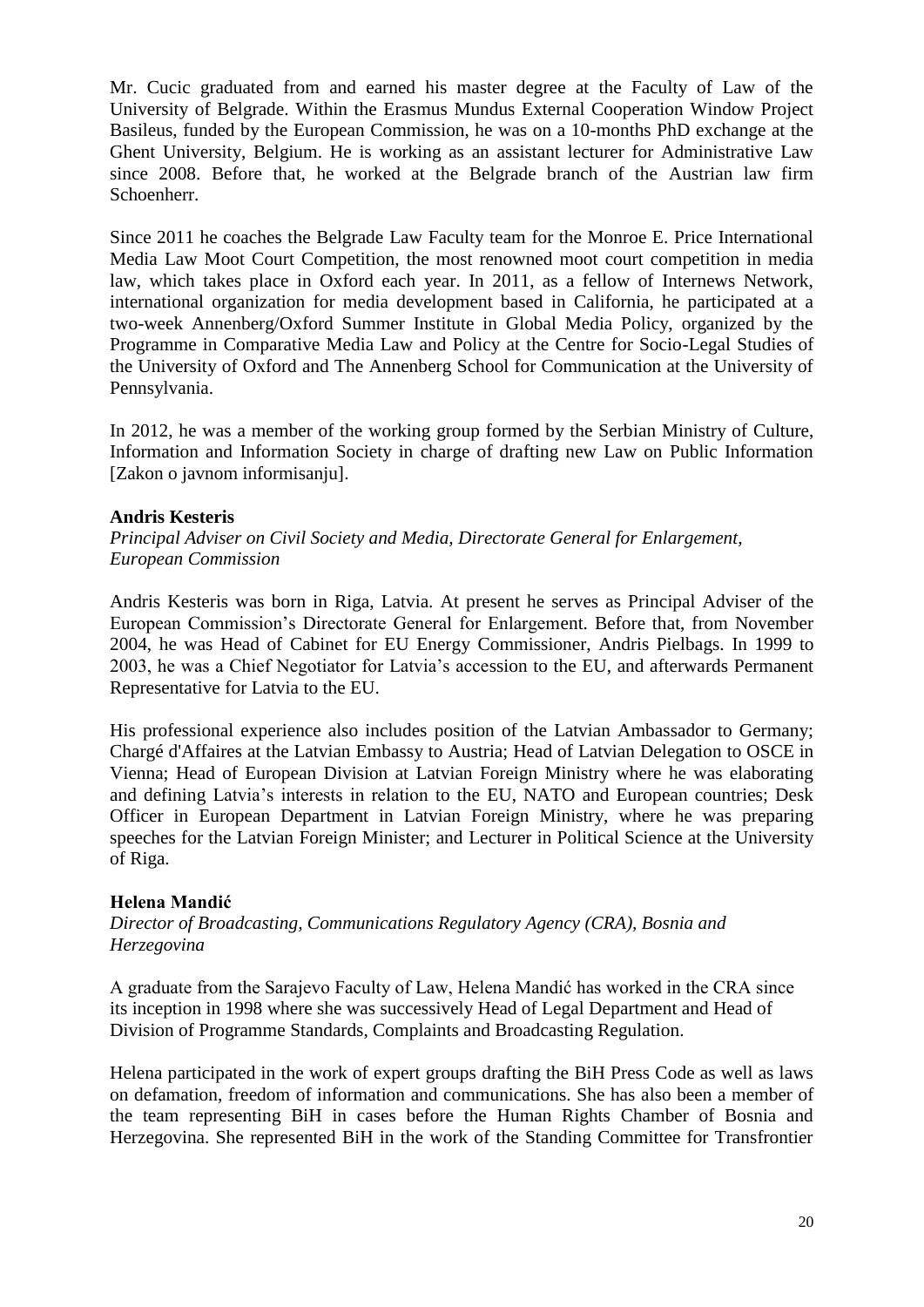Television and chaired the meetings of the Executive Council of the European Audiovisual Observatory during the BiH Presidency.

Helena is a co-author of Media Law in BiH", a comprehensive overview of the media law framework in BiH. In May 2013, Helena Mandić was elected Vice-Chairperson of European Platform of Regulatory Authorities.

### **Dunja Mijatović**

*OSCE Representative on Freedom of the Media*

Dunja Mijatović was appointed OSCE Representative on Freedom of the Media on 11 March 2010. She is an expert in media law and regulation. In 1998, as one of the founders of the Communications Regulatory Agency of Bosnia and Herzegovina, she helped to create a legal, regulatory and policy framework for the media in a complex post-war society. She was also involved in setting up a self-regulatory Press Council and the first Free Media Helpline in South East Europe. In 2007 she was elected Chair of the European Platform of Regulatory Agencies. She was the first non-EU Member State representative and the first woman to hold this post.

Previously, she chaired the Council of Europe's Group of Specialists on freedom of expression and information in times of crisis. During her Chairmanship, the Council of Europe Committee of Ministers adopted the Declaration by the Committee of Ministers on the protection and promotion of investigative journalism and Guidelines on protecting freedom of expression and information in times of crisis. As an expert on media and communications legislation, she has worked in Armenia, Austria, Iraq, Jordan, Montenegro, Serbia, Slovenia, Morocco and the United Kingdom.

## **Ženet Mujić**

*Expert on Media Freedom and Freedom of Expression*

Ženet Mujić is an expert on media freedom in South East Europe, Internet freedom and media regulation. She holds a Magister Artium in German Literature and Media Studies from the University of Konstanz, Germany and an MA in European Studies and International Relations from the Central European University, Budapest.

From 2009 to early 2013 Ženet was the Senior Adviser to the OSCE Representative on Freedom of the Media where she was in charge of Internet freedom issues, including the free flow of information and pluralism on the Internet, and media freedom developments in SEE. Before she worked on freedom of expression in Kosovo, Moldova and Croatia. In Pristina, she was coordinating the work of the Media Unit of the OSCE Mission in Kosovo where she helped in the creation of a media framework in Kosovo, concentrating on the legislative, regulatory and educational aspect.

Currently, she works as a consultant for international organisations, including ARTICLE 19 and the Regional Cooperation Council. In 2013, she wrote a guidebook on ICTs and freedom of expression for Article 19.

Other publication include "The OSCE Representative on Freedom of the Media - An Intergovernmental Watchdog: An Oxymoron?", in: European Yearbook for Human Rights 2010; and "Public Diplomacy and the OSCE in the Age of Post-international Politics", in: Security Dialogue 34 (3) 2003.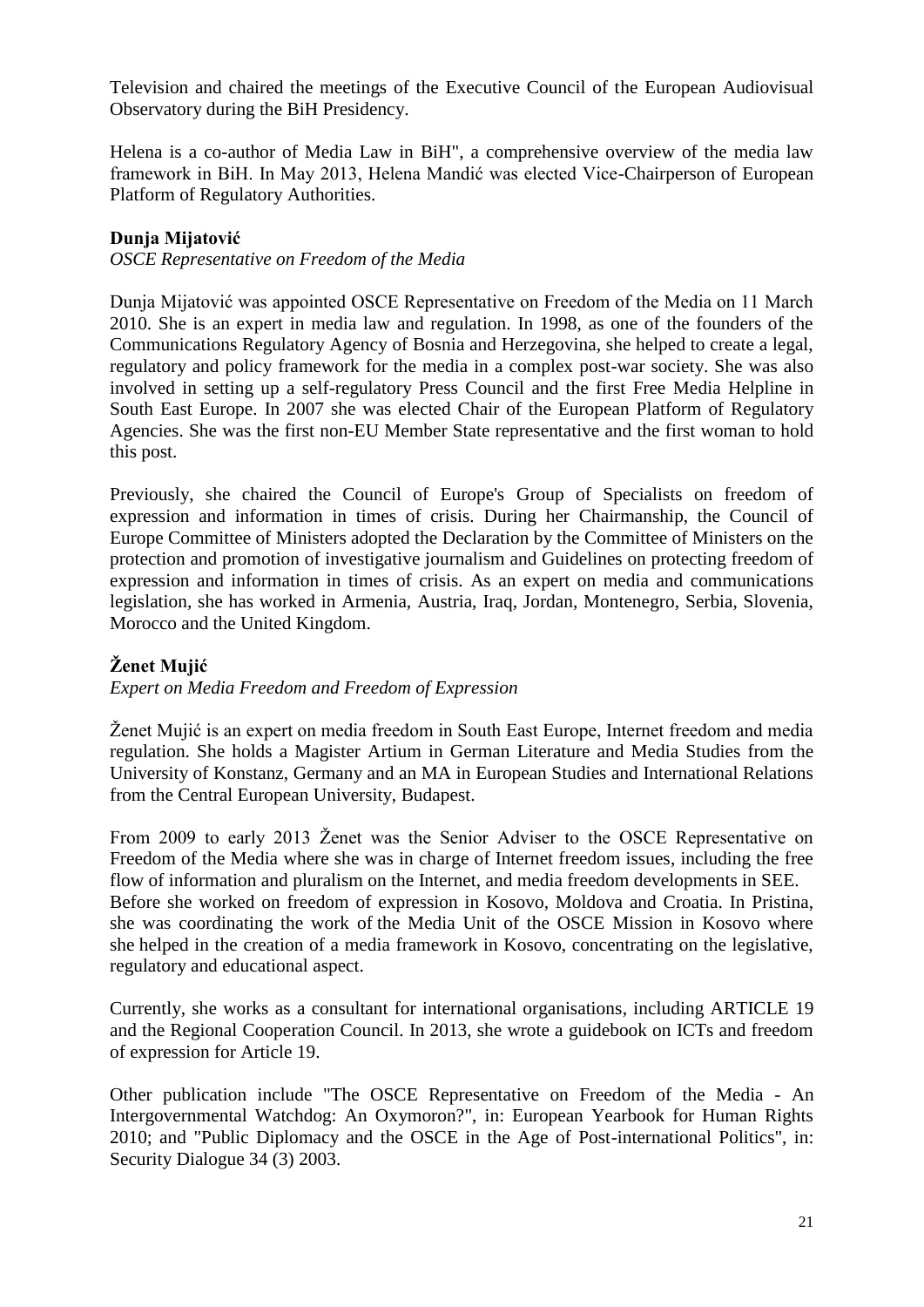### **Miloš Stojković, LLB**

*Trainee Atorney at Law at Zivkovic-Samardzic Law Office*

Graduated at the Faculty of Law, Belgrade University

Miloš Stojković specialised in International Law, Media Law, Telecom Law, Human rights, Advertising Law and Entertainment Law.

In his current position, Miloš Stojković is responsible for Telecom and Media Law related cases and member of the Working Group for drafting the new Law on Electronic Communications, as well as member of the Working Group for drafting the new Law on Advertising, DSO in Serbia, assistant on project and a legal expert for the Association of Independent Electronic Media (ANEM).

2008-2012: Ministry of Telecommunications and Information Society (Ministry of Culture, Media and Information society, Ministry of Foreign and Domestic trade and Tellecommunications)

- Secretary of the Project for drafting the Law on electronic communications and member of working group for drafting the Law on electronic communications,

- Legal advisor and Head of regulatory department in the Sector for electronic communications,

- Consultant in drafting Media Strategy of the Republic of Serbia as,

- Consultant in drafting of the new Law on electronic media within OSCE working group.

2005-2008: Belgrade Centre for Human Rights (NGO organization), Coordinator on Projects and researcher responsible for:

- analyzing Serbian, European and universal regulatory framework regarding human rights including practice of European Court for Human Rights and UN Human rights Committee,

- organizing Human rights and EU trainings and seminars for students and other young people, publication of reports regarding human rights developement in Serbia and participation in other similar projects.

#### **Goran Svilanović**

*Secretary General, Regional Cooperation Council*

Goran Svilanović took office as the Secretary General of the Regional Cooperation Council on 1 January 2013, following the appointment by the South-East European Cooperation Process (SEECP) Foreign Ministers in Belgrade on 14 June 2012.

A Serbian diplomat and politician, he previously served as Co-ordinator of the OSCE Economic and Environmental Activities (2008-2012). In November 2004, he became Chairman of Working Table I (democratization and human rights) of the Stability Pact for South Eastern Europe, where he served until the end of 2007. He was member of the Senior Review Group of the Stability Pact, which proposed the transformation of the Stability Pact into the Regional Co-operation Council.

From 2000 to 2004, Mr. Svilanović was Minister of Foreign Affairs of the Federal Republic of Yugoslavia, which was renamed to Serbia and Montenegro in 2003. Between 2000 and 2007, he was a Member of Parliament. He was President of the Civic Alliance of Serbia political party (1999-2004).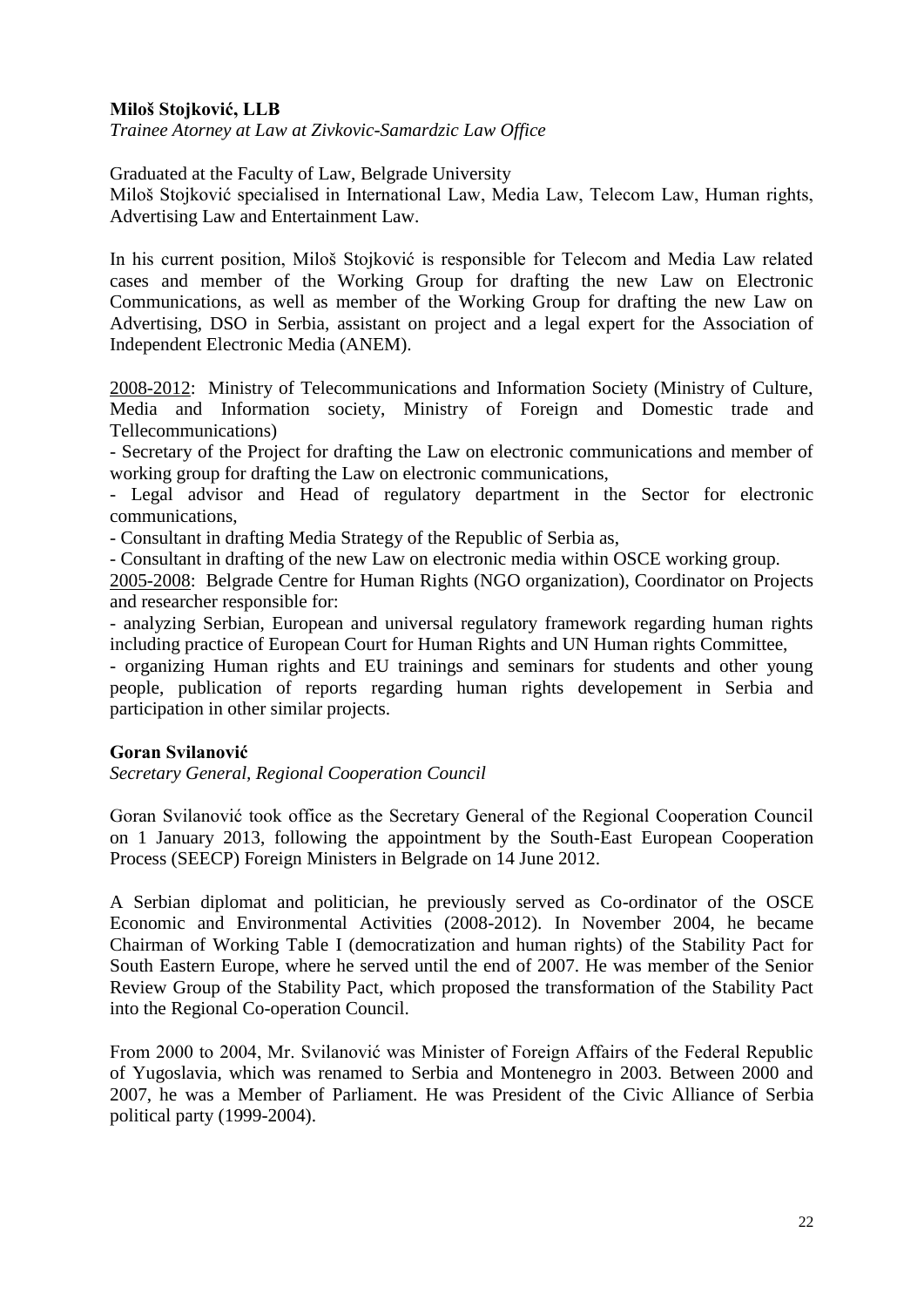With Ph.D. from the Union University in Belgrade, Masters and undergraduate law degrees from the University of Belgrade, Mr Svilanović has also studied at the Institute for Human Rights in Strasbourg, France, the University of Saarland in Germany, and the European University Center for Peace Studies in Staadtschlaining, Austria.

Mr. Svilanović has worked with a number of organizations and committees, such as the Centre for Antiwar Action (1995-1999), the International Commission on the Balkans (2004- 2006) and the Belgrade Centre for Human Rights (2007-2008). Since 2008, Mr. Svilanović has been Assistant Professor of Law at Union University in Belgrade.

Goran Svilanović speaks Serbian and English. He was born on 22 October 1963. He is married and has two children.

#### **Gazmend Turdiu**

*Head of Expert Pool, Secretariat of the Regional Cooperation Council* 

Mr. Gazmend Turdiu took office as Head of Expert Pool at the Secretariat of the Regional Cooperation Council (RCC) on 2 September 2013, after serving four years as Secretary General at the Albanian Ministry of Foreign Affairs (2009-2013).

He joined the Foreign Service of his country in May 1992 and held several positions, both in Albania and abroad.

Mr. Turdiu was Ambassador of Albania in Bern, Switzerland (1992-1997), and Ambassador of Albania in Berlin, Germany (2003-2008).

At the Ministry of Foreign Affairs of his country, Mr. Turdiu has held the position of the Director of the Department for Euroatlantic Cooperation (1998-2000), Director of the Department of Europe (2003), and Director General for Legal and Consular Affairs (2008- 2009). From 2001 to 2002, Mr. Turdiu served as Director General for Coordination of Foreign Aid at the Albanian Ministry of Economic Cooperation and Trade.

During his career, Mr. Turdiu has been member of the Board of Governors of the International Atomic Energy Agency (2009), President of the 10th Meeting of the Ottawa Convention (2010-2011) and member of the Council of Foundation of the Geneva Center for Humanitarian Demining (2010 to present).

Mr. Turdiu holds a Civil Engineering Degree from the University of Tirana. Born on 6 April 1959, he speaks Albanian, English and Italian. He is married and has two children.

## **Dinka Živalj**

*Spokesperson/Head of Media Unit, Regional Cooperation Council*

Dinka Živalj has been a public relations, communications, public affairs, media development and international relations professional for 16 years. She is also an ECQA Certified EU Project Manager and a member of the Steering Committee of the Association of Public Sector Communicators in South East Europe (SEECOM).

As the first Spokesperson of the Regional Cooperation Council (RCC), Ms Živalj is responsible for designing and implementing the organization's communication strategy. She leads all RCC communication and media development activities, aimed at promoting mutual